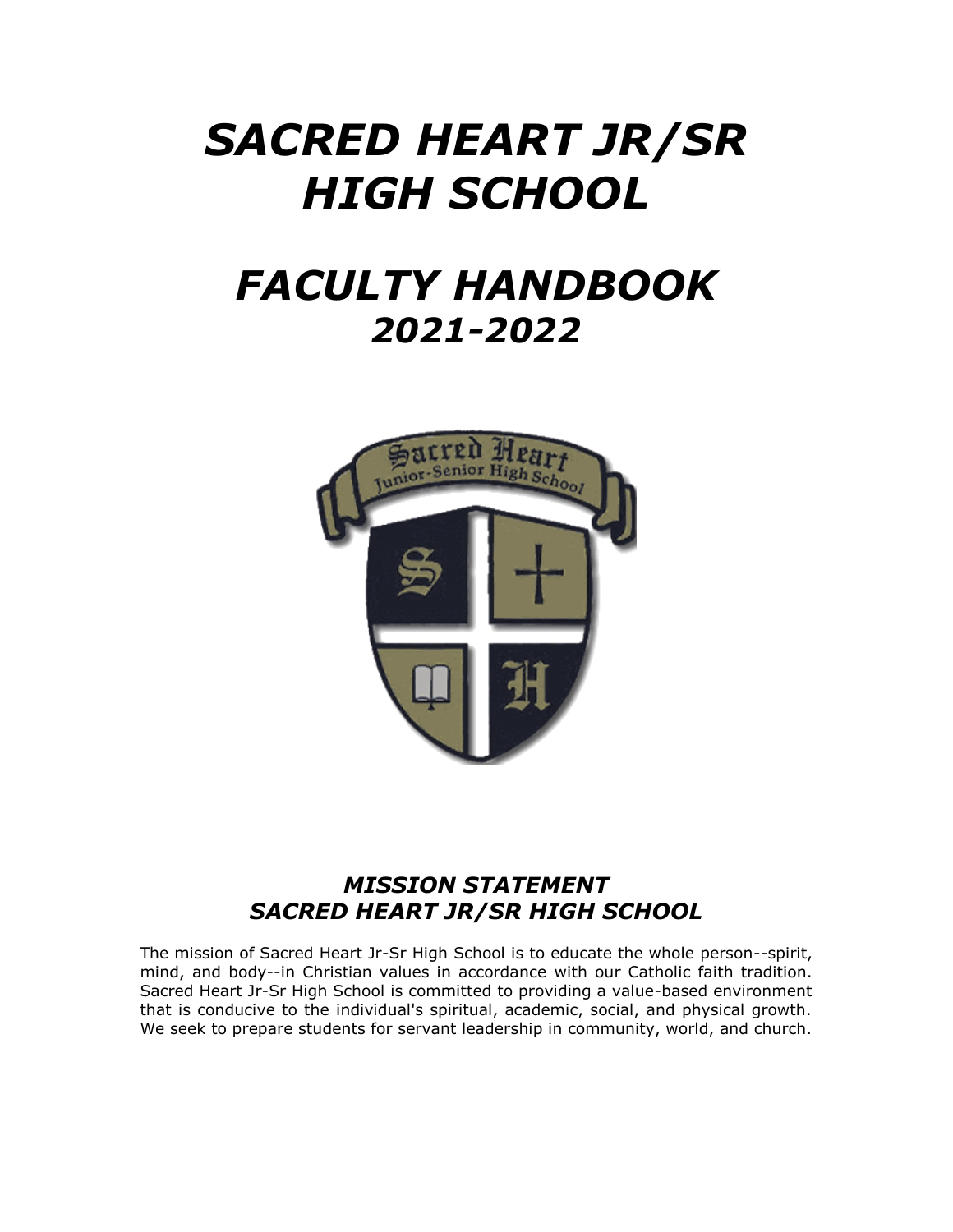# Contents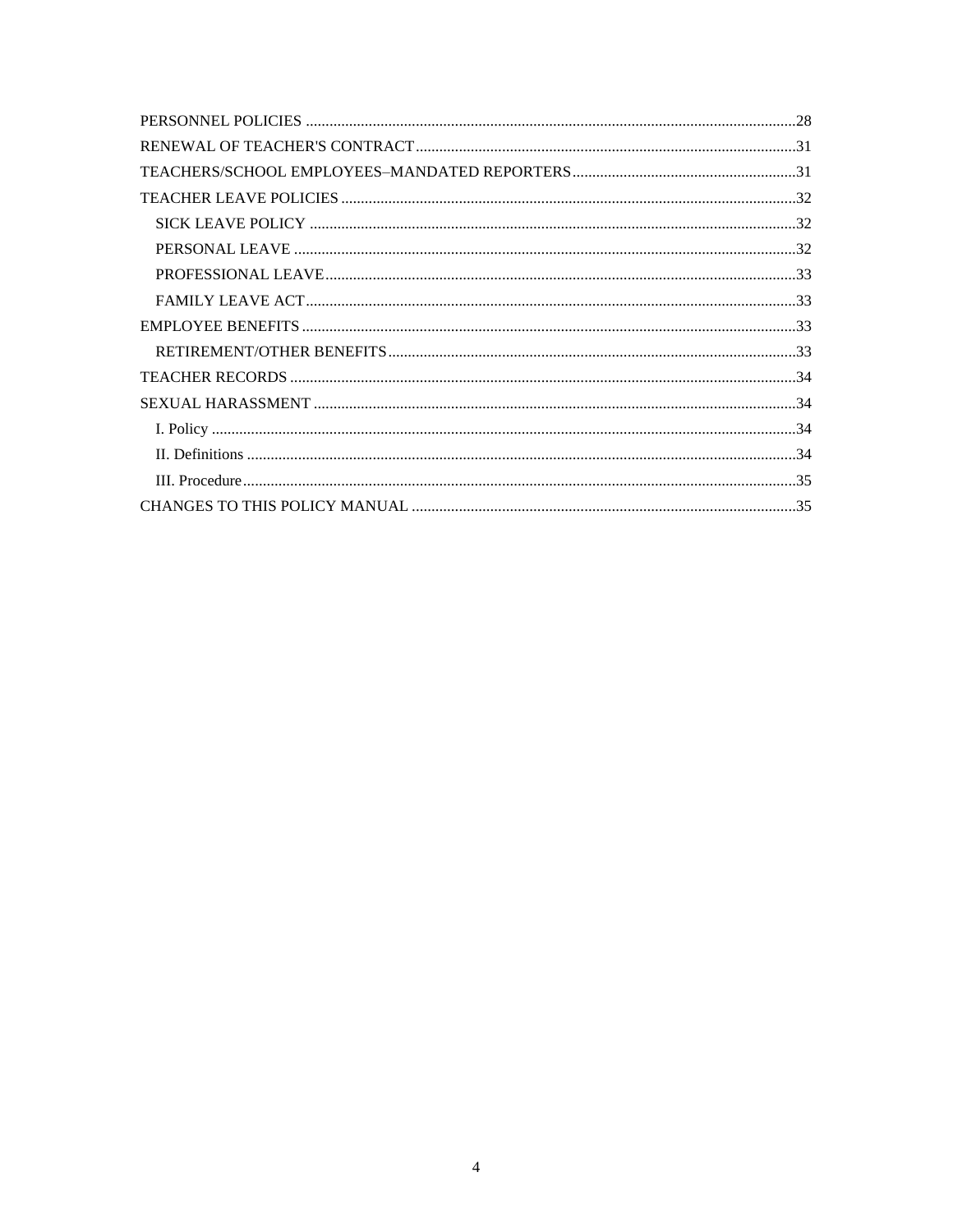## <span id="page-4-0"></span>**PHILOSOPHY OF SACRED HEART SCHOOL**

Catholic schools should be faithful to the Mission of the Church, which is the mission of Jesus Himself: *"Just as the Father has sent Me, so I send you."*

It is this sense of common purpose which inspires Sacred Heart School Community of strive to meet the goals set by the Catholic Bishops of the United States: *"To be communities of faith in which the Christian message, the experience of community, worship, and social concern are integrated in the total experience of students, their parents and members of the faculty."*

An environment conducive to learning in both the moral and academic areas--is a key characteristic of Sacred Hearts School. Mutual faculty and student commitment contributes to this effectiveness.

Sacred Heart recognizes that parents are the primary educators of their children. Christian values must be reinforced in both the home and school; thus both parents and staff must form a strong bond.

All who support the cause of Sacred Heart should continually strive to find ways to kindle within the schools the flame of the love of learning and the love of God- thereby serving faithfully both the Church and society.

Christian education is intended to make one's faith become living, conscious, and active, through the light of example and instruction.Sacred Heart provides a complete education where Christ's love, life, and learning are central to the child's educational experience.

# <span id="page-4-1"></span>**GOALS and OBJECTIVES OF SACRED HEART SCHOOL**

- 1. To make accessible to student's participation in the Liturgy, the Sacraments and prayer, which are powerful forces for the Development of personal sanctity.
- 2. To ensure that instruction in religious truths and moral principles are an integral part of the school program.
- *3.* To involve parents, pastors, teachers, administrators, and students in making their school a community of faith and living out the Christian command *"Love proved by service."*
- 4. To maintain a sense of mission and the fostering of leadership in the Church.
- 5. To impress upon students, the importance of being hopeful in their attitudes about themselves and life in general, and to treat each person as a neighbor.
- *6.* To insist on quality education for the academically able and to make suitable adaptations for those with special needs.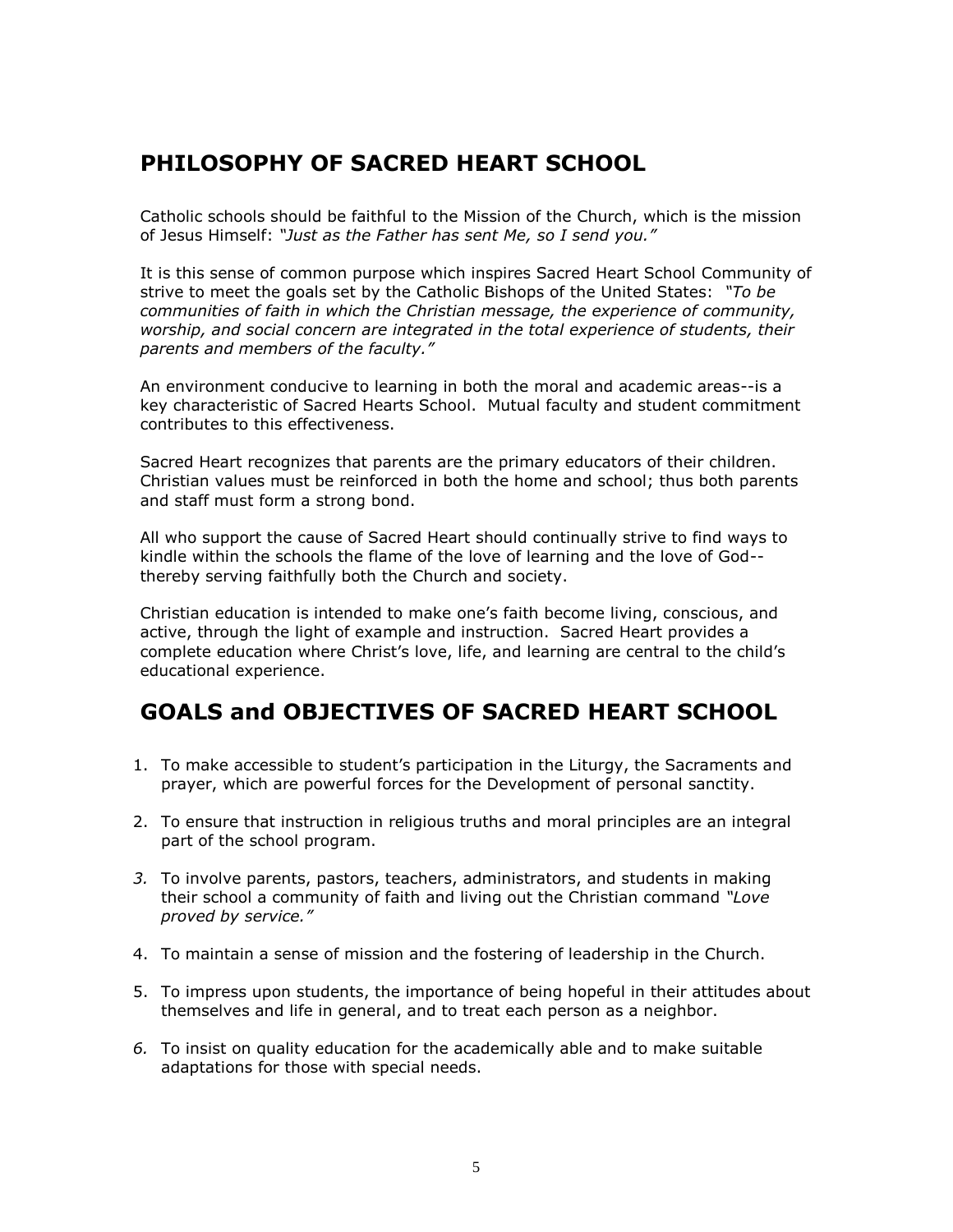- 7. To upgrade instructional facilities and to improve teacher salaries in order to maintain a stable faculty core.
- 8. To periodically evaluate the effectiveness of the school's goals and objectives and thereby to ensure its continuance and improvement as a channel of Catholic education.
- 9. To foster respect for the fundamental concepts of respect for our country, the need for competent civic leaders, plus the incentive to strive for leadership.
- 10. To develop an understanding and respect for authority and a sense of social justice and responsibility.
- 11. To include in the curriculum, the development of individual talents, an appreciation of the fine arts, and the value of physical fitness.
- *12.* To promote critical thinking skills necessary for a fulfilling life.

## <span id="page-5-1"></span><span id="page-5-0"></span>**ORGANIZATION AND STRUCTURE**

#### *The Bishop Most Reverend Gerald L. Vincke*

<span id="page-5-2"></span>The Bishop of the Roman Catholic Diocese of Salina in Kansas is ultimately responsible for the teaching mission of the Catholic Church in the Diocese. Therefore, he is the final authority in all matters relating to Sacred Heart Junior-Senior High School.

#### *The Pastor Designate Fr. Kevin Weber*

<span id="page-5-4"></span><span id="page-5-3"></span>The Pastor Designate of Sacred Heart Junior-Senior High School is the official representative of the three pastors of the Catholic parishes in Salina who jointly operate Sacred Heart Junior-Senior High School. In addition, he is the Bishop's delegate for Sacred Heart Junior-Senior High School and is the immediate supervisor of the Principal.

#### *The Diocesan Superintendent of Schools Geoff Andrews*

<span id="page-5-6"></span><span id="page-5-5"></span>The Diocesan Superintendent of Schools aids the Pastor-Designate and the Principal in representing the Diocese in educational matters.

#### *The Council of Education*

<span id="page-5-7"></span>The Council of Education shall serve in an advisory capacity to the Pastor-Designate and the Principal in ensuring the highest possible religious and academic education for the students attending Sacred Heart Junior-Senior High School.

#### *The Principal Mr. John Krajicek*

<span id="page-5-9"></span><span id="page-5-8"></span>The Principal is responsible for the general administration of Sacred Heart Junior-Senior High School and is immediately accountable to the Pastor Designate and the Diocesan Superintendent of Schools. The Principal is responsible for all aspects of the operation of Sacred Heart High School.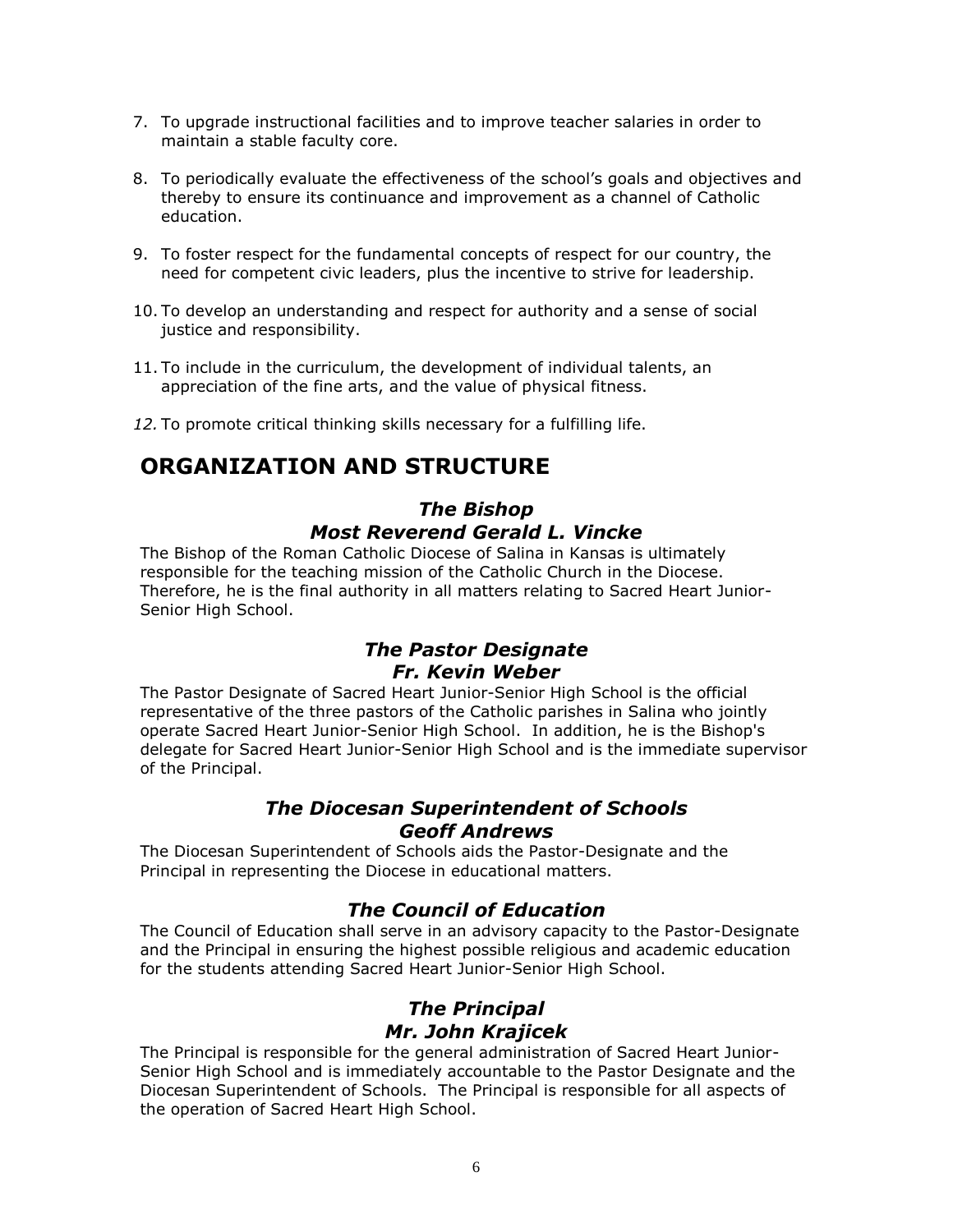#### *Assistant Principal Mr. John Hamilton*

<span id="page-6-1"></span><span id="page-6-0"></span>The Assistant Principal is hired by the Principal to serve in the capacity as Principal when the Principal is not present. Other duties may be delegated by the Principal.

#### *The Teachers*

<span id="page-6-2"></span>The teachers include all instructional, special service and non-instructional personnel who work under the supervision of the Principal in and for the school. Some have greater, some lesser administrative responsibilities; all have important duties, which are the basis of success in meeting the aims and objectives of the school.

#### *Office Staff*

<span id="page-6-3"></span>The Office Staff shall:

- 1. Provide both secretarial and clerical assistance to the administration.
- 2. Be directly responsible to the Principal and in his absence to the Assistant Principal, and serve as a member of the Principals administrative team.
- 3. Maintain strict confidentially when dealing with sensitive financial and personnel matters.

#### *Custodial Staff*

<span id="page-6-4"></span>The custodial staff, under the supervision of the administration, is responsible for the operation and cleanliness of the school plant and grounds. All ordinary transactions with the custodial staff should be handled through the administration.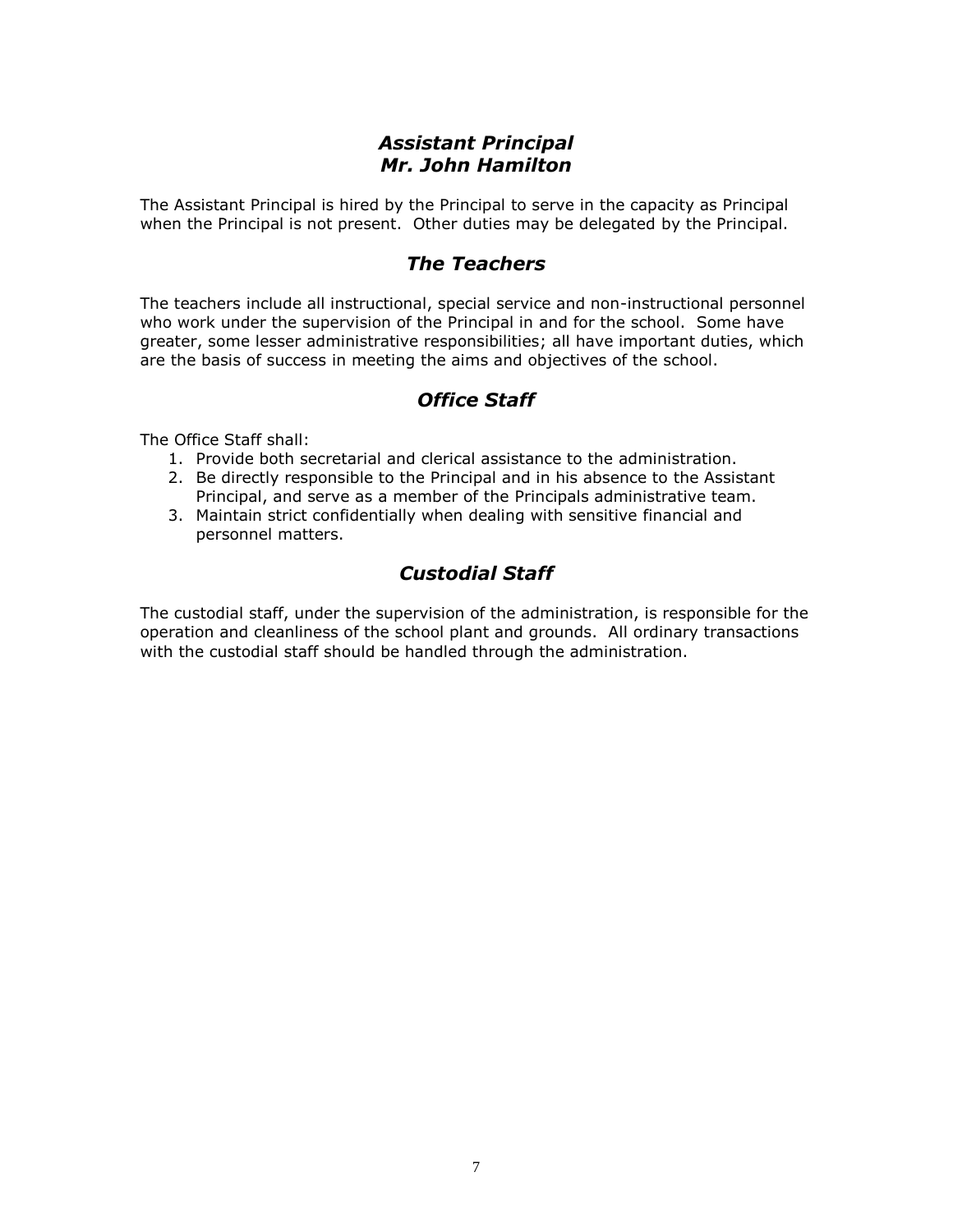## **CAPSULE DIRECTIVES**

<span id="page-7-0"></span>**ACCIDENT***.* An accident or consequence (i.e. broken bones, lacerations, fall, etc.) should be reported in the office. A severe case will be handled by the Principal or delegate so you may return to your class. Any accidents of this nature must be reported to the Principal in writing by the supervising teacher by the end of the day.

**ACCIDENT FORM.** Teachers should file an accident report in the office on the proper form for any accident that occurs in their class or during any activity under supervision and that requires medical attention form a doctor or results in any school time lost. This report will be filed on the day the accident happened and will be kept on file in the Assistant Principal's office.

**ACTIVITY FORM***.* Expenditures by classes or organizations must be authorized by the designated sponsor on a school purchase order form obtained from the office and approved by the Principal prior to the expenditure. Payment will be made by check through the Business office.

**ASSEMBLIES***.* All teachers are expected to attend assemblies, including pep assemblies. Teachers are asked to sit among the students.

**ATTENDANCE PROCEDURES***.* Attendance should be checked at the beginning of each period and recorded to PowerSchool. An absentee report should be posted even if no student is absent.

If a student is tardy in coming to class, he or she must have a pass from another teacher or from the office.

The administration will handle all matters relating to tardiness according to the tardy policy in the student handbook.

The daily bulletin should be checked for the names of students who have been reported absent.

**CALENDAR***.* A calendar of all events is located in the Principal's office. Any activity involving SHJSHS (students or staff) must be approved by the Principal and cleared on this calendar. All events need to be cleared by the Principal at least one week in advance. No activity may be scheduled on a

Sunday without the explicit approval of the Principal.

**CANDY AND BEVERAGES***. C*andy, beverages, or snack foods are not allowed in the classroom. Beverages are restricted to the cafeteria according to the student handbook. Sunflower seeds are not allowed in the building or school vehicles at any time.

**CLASSROOM RESPONSIBILITY***.* Teachers assigned to a class or other supervisory responsibilities are expected to be present and supervise unless other arrangements have been made in advance with the Principal or Vice Principal. Students must not be left in the classroom unattended at any time. Care should be taken to see that all materials, furniture, and facilities are used properly.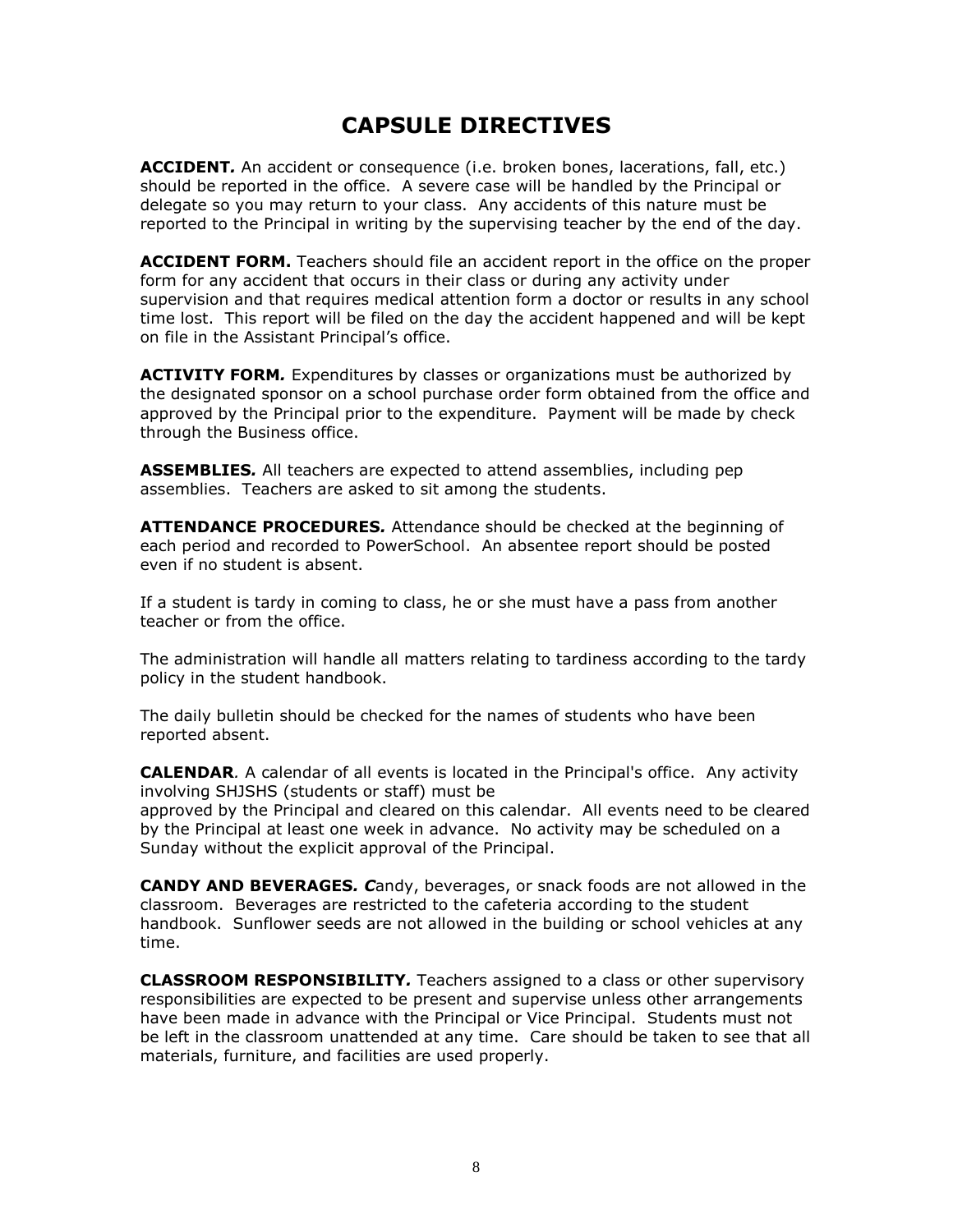Teachers should limit their time in the office area to: before 7:50 a.m., during their planning period, and after 3:20 p.m. This administration will not make it a practice to call teachers from their classrooms, unless it is absolutely necessary. Even during those rare occasions, please have a nearby instructor watch your classes while you are not supervising. If a problem occurs in an unsupervised classroom or area, and the teacher has not provided someone to check on his or her students, that teacher will be held totally responsible for whatever has taken place.

**COACHES AND CLUB/ORGANIZATION SPONSORS.** All coaches, club and organization sponsors shall have on file with the Principal a copy of all rules - the written and oral - for that specific athletic team, club or organization. These rules shall be on file prior to the start of the school year or season.

**COMMUNICATIONS.** Past experience has indicated that a key element contributing to parental satisfaction with our school is regular and prompt communication from teachers. Based on this understanding, weekly communication from teachers to parents continues to provide positive experiences of school to parents. All teachers are asked to maintain a communication log of parent/guardian contacts. This will be reviewed quarterly.

Professional communication standards ask teachers to:

- Promote student success to parents
- To contact parents, the same day if a student experiences an academic or behavior issue in the classroom that could negatively affect their child
- And to return phone calls or respond to letters and emails within 24 hours of receipt.

We are asking that all of us commit to at least one positive communication with parents once a week. These may take the form of notes, home visits, phone calls, chance meetings with parents in the community, or any other method which is effective for us as individual educators. On occasion, we need to present unpleasant news to parents about their children. If we have built a foundation of trust through positive communications, these communications of a less pleasant nature will be less stressful for parents and teachers alike.

We ask that teachers make every effort to find the best way to communicate with each parent, whether it be by note, phone, email or in person. It is okay to ask parents which communication they prefer.

**COMMUNICATIONS TO/FROM NEWS MEDIA***.* The School Principal, Pastor-Designate and Superintendent of Schools are the primary spokespersons for Sacred Heart JR/SR High School. No other employee may discuss personnel matters or matters that pertain to the general operation of Sacred Heart JR/SR High School to the news media or any other agencies. Employees may communicate information to news media that pertains to activities that are assigned to them by the School Administration.

#### **COMPUTER NETWORK POLICY**

The St. Mary's/Sacred Heart schools offer Internet access for student use. This document is the Acceptance Use Policy for your use of the St. Mary's/Sacred Heart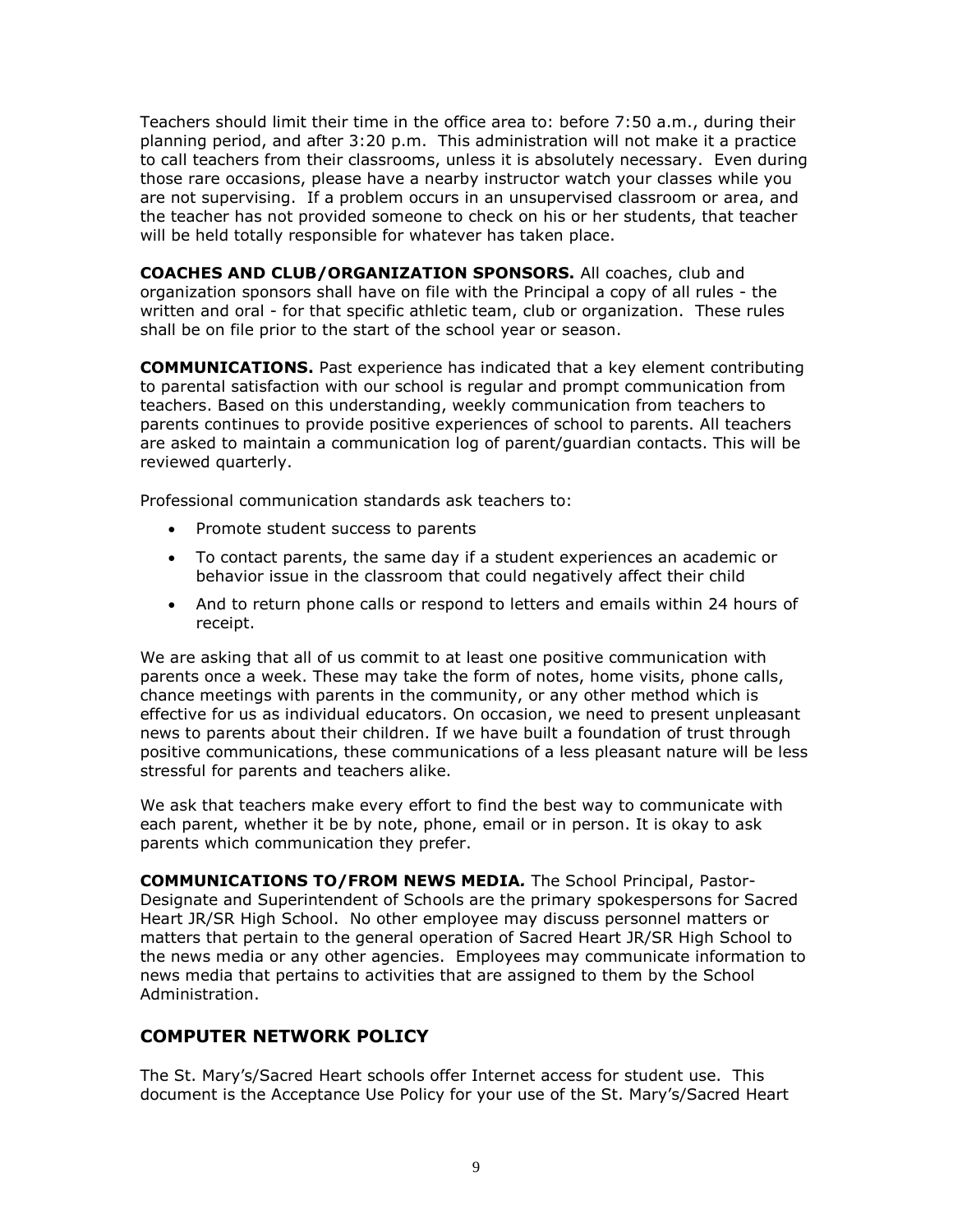Internet. This Internet system has been established for a limited educational purpose to include classroom activities, career development, and limited high quality, self-discovery activities. It has not been established as a public access or public forum and the St. Mary's/Sacred Heart schools have the right to place reasonable restrictions on the material you access or post, the training you need to have before you are allowed to use the system, and enforce all rules set forth in the school code and the laws of the State of Kansas.

Furthermore, you may not use this system for commercial purposes to offer, provide, or purchase products or services through the system or use the system for political lobbying. Access to the Internet is available through this school only with permission of the Principal or his/her designee and your parents.

The following uses of this St. Mary's/Sacred Heart system are unacceptable:

- 1. Personal Safety
	- a. You will not post contact information (e.g., address, phone number about yourself or any other person).
	- b. You will not agree to meet with someone you have met on-line without approval of your parents. Any contact of this nature or the receipt of any message you feel is inappropriate or makes you feel uncomfortable should be reported to school authorities immediately.
- 2. Illegal Activities
	- a. You will not attempt to gain unauthorized access to this or any other computer system or go beyond your authorized access by entering another person's account number or accessing another person's files.
	- b. You will not deliberately attempt to disrupt the computer system or destroy data by spreading computer viruses or by any other means.
	- c. You will not use the St. Mary's/Sacred Heart system to engage in any other illegal act, such as arranging for a drug sale or the purchase of alcohol, engaging in criminal gang activity, threatening the safety of a person, etc.
- 3. System Security
	- a. You are responsible for your individual account and should take all reasonable precautions to prevent others from being able to use your account. Under no condition should you give your password to another person.
	- b. You will immediately notify a teacher or the system administrator if you have identified a possible security problem. Do not look for security problems; this may be construed as an illegal attempt to gain access.
	- c. You will avoid the inadvertent spread of computer viruses by following the school's virus protection procedures when downloading software.
- 4. Inappropriate Language
	- a. On any and all uses of the Internet, whether in application to public or private messages or material posted on the Web pages, you will not use obscene, profane, lewd, vulgar, rude, inflammatory, threatening, or disrespectful language. You will not post information that could cause danger or disruption or engage in personal attacks, including prejudicial or discriminatory attacks.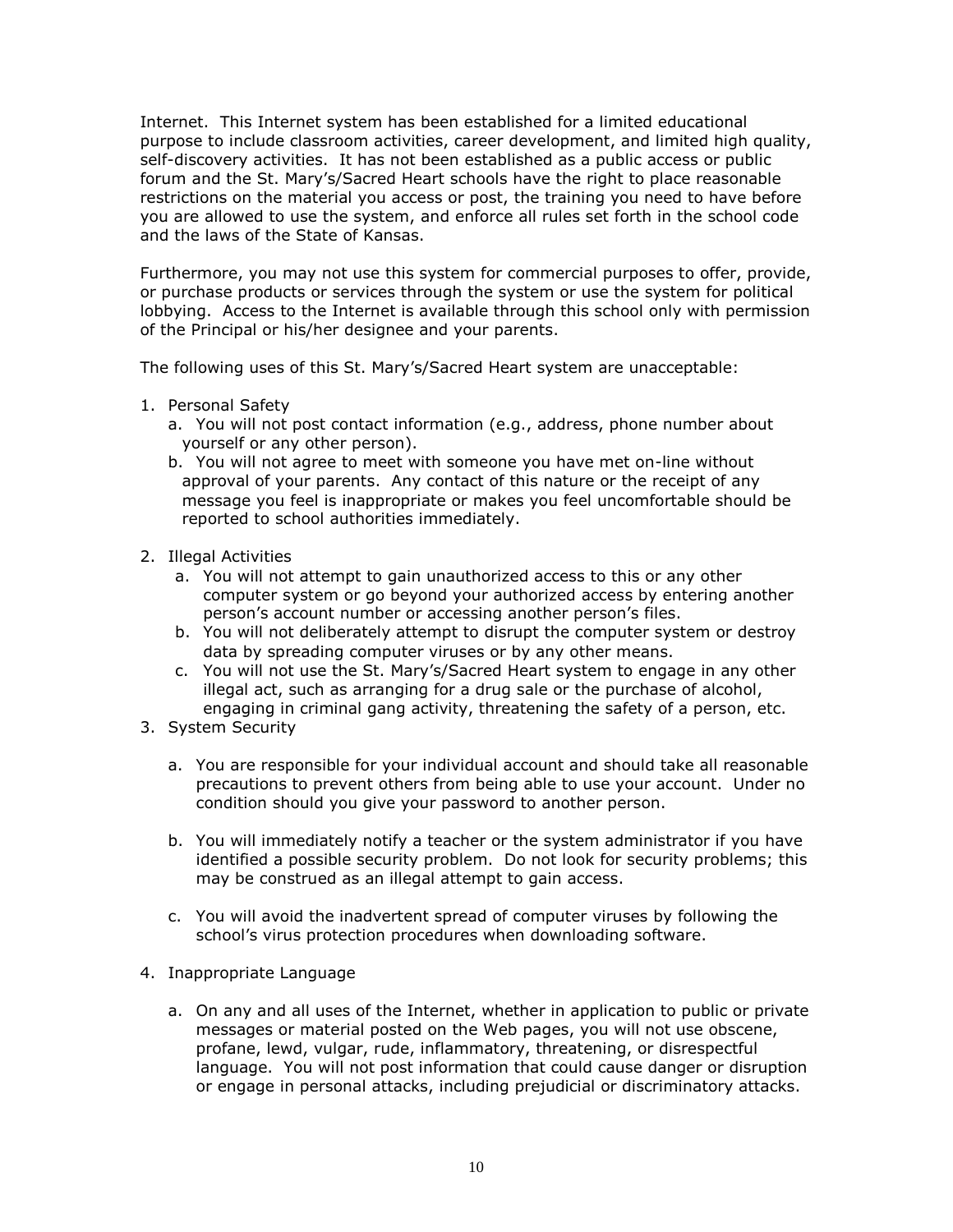You will not harass another person by a persistent action that distresses or annoys another person and you must stop if asked to do so.

- **5.** Respect for Privacy
	- a. You will not report a message that was sent to you privately without permission of the person who sent you the message.
	- b. You will not post private information about yourself or another person.
- 6. Respecting Resource Limits
	- a. You will not download large files unless absolutely necessary. If necessary, you will download the file at a time when the system is not being heavily used and immediately transfer the file from the system computer to your personal computer.
	- b. You will not post chain letters or engage in "spamming" (that is, sending an annoying or unnecessary message to a large number of people).
	- c. You will check your e-mail frequently, delete unwanted messages promptly, and stay within your e-mail quota.
	- d. You will subscribe only to high quality discussion group mail lists that are relevant to your education or career development. Any costs to belong to any group cannot be charged to the school
- 7. Plagiarism and Copyright Infringement
	- a. You will not plagiarize words that you find on the internet. Plagiarism is taking the ideas or writing of others and presenting them as if they were yours.
	- b. You will respect the rights of copyright owners. Copyright infringement occurs when you inappropriately reproduce a work that is protected by copyright. If work contains language that specifies appropriate use of the work, you should request permission from the copyright owner. Direst any questions regarding copyright law to a teacher.
- 8. Inappropriate Access to Material
	- a. You will not use the St. Mary's/Sacred Heart system to access material that is profane or obscene (pornography) or that advocates illegal acts of violence or discrimination toward other people (hate literature). A special exception may be made for hate literature if the purpose of the access is to conduct research with both teacher and parental approval.
	- b. If you mistakenly access inappropriate information, you should immediately tell your teacher or other person designated by the school. This will protect you against a claim of intentional violation of this policy.
	- c. Your parents should instruct you if there is additional material they think would be inappropriate for you to access. The school fully expects that you will follow your parent's instructions in this matter.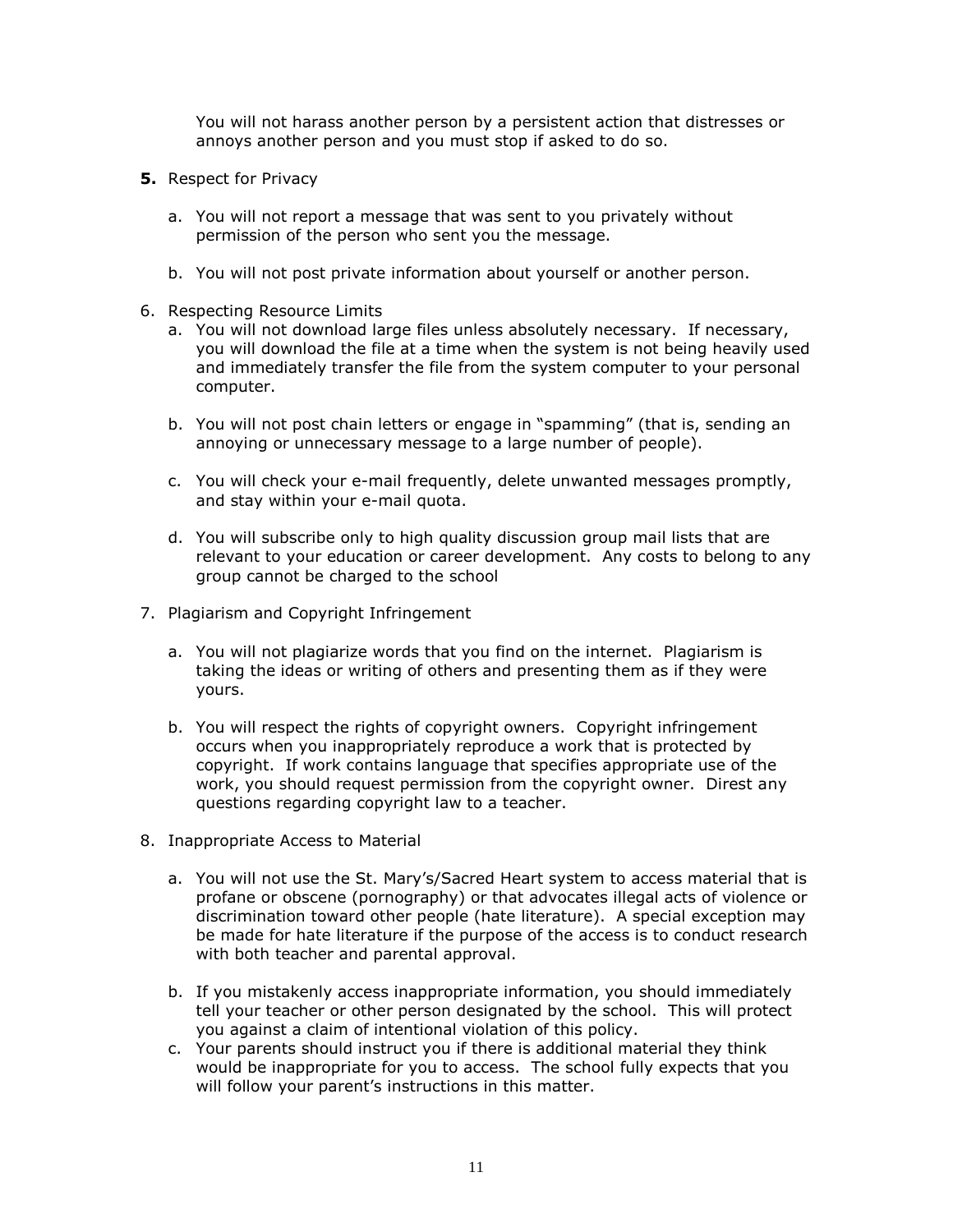#### 9. Your Rights

- a. Free Speech. Your right to free speech, as set forth in the school disciplinary code, applies also to your communication on the Internet. The Internet is considered a limited forum, similar to the school newspaper, and therefore the district may restrict your right to free speech for valid educational reasons. The school will also restrict your right to free speech on the bias of its material being contrary to Church teaching.
- b. Search and Seizure. You should expect no privacy of the contents of your personal files or the school's system. Routine maintenance and monitoring of the system may lead to discovery that you have violated this policy, the school COE, or the law. An individual search will be conducted if there is reasonable suspicion that you have violated this policy, the school disciplinary code, or the law. The investigation will be reasonable and related to the suspected violation. Your parents have the right at any time to see the contents of your e-mail files.
- c. Due Process. The school will fully cooperate with local, state, or federal officials in any investigation related to illegal activities through St. Mary's/Sacred Heart system. In the event of a claim that you have violated this policy, the school disciplinary code, or the law in your use of the St. Mary's/Sacred Heart system, you will be given written notice of suspected violations and an opportunity to present an explanation according to school code and/or state and federal laws. Additional restrictions may be placed on your use of your Internet account.

The school makes no guarantee that the functions or the services provided by or through the school system will be error free, or without defect. The school will not be responsible for any damage you may suffer including, but not limited to, loss of data or interruptions of service. The school is not responsible for the accuracy or quality of the information attained through or stored on the system. The school will not be responsible for financial obligations arising from unauthorized use of the system.

When you are using the system, it may feel like you can more easily break a rule and not get caught. This is not true. Electronic footprints are imprinted on the system whenever an action is performed. Therefore, you are likely to be caught if you break the rules.

## <span id="page-11-0"></span>**TEACHER, COACHES, AND PARENT COMMUNICATION**

#### **INTRODUCTION**

Communications is an important component between parents, students and teachers. The best form of communication is a personal conference. In today's busy world that is not possible all the time. When not possible, the staff then should take advantage of using the tools the school has to offer such as email/text, text messaging, and school Webpages.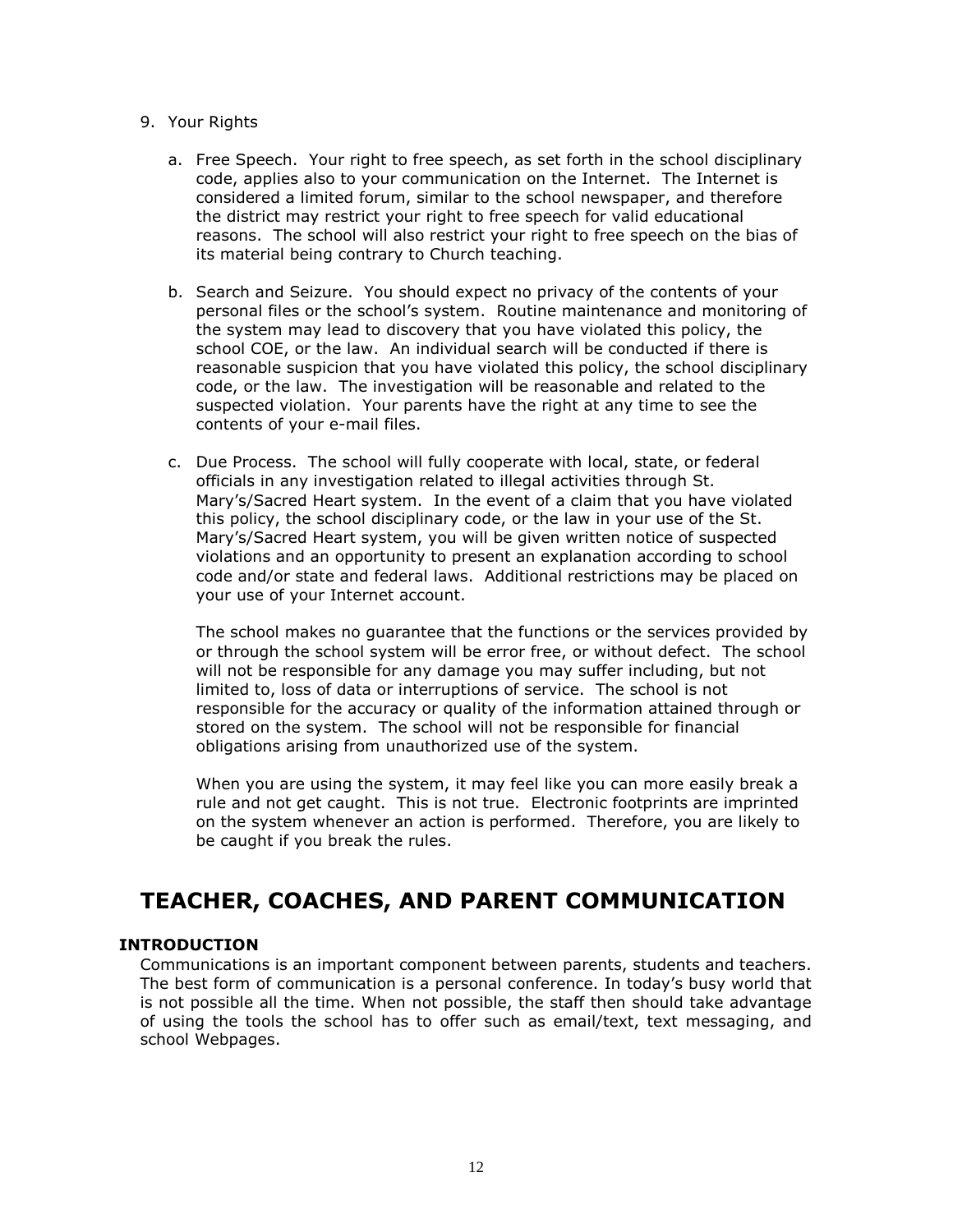Staff is prohibited from communicating with parents and students on private social networks such as personal email, personal blogs, or text messaging. Communication outside the school system cannot contain any school related concerns.

The Salina Catholic Schools recognizes that electronic mail (e-mail) and texting is a valuable communication tool that is widely used across our society. Staff members are provided with district e-mail accounts to improve the efficiency and effectiveness of communication both within the organization and with the broader community.

#### **GENERAL E-MAIL GUIDELINES FOR PARENT COMMUNICATION**

Staff using e-mail to correspond with parents must adhere to the following:

- Staff must use a school provided e-mail account for all parent communications.
- Emails must be retained for the duration of the Academic year.
- Staff must adhere to the Salina Catholic Schools E-mail Retention Policy.
- E-mail must never be used to discuss contentious, emotional or highly confidential issues. These issues should be dealt with face-to-face or by phone.
- E-mail messages to parents should be consistent with professional practices for other correspondence. This includes grammar, format and salutation.
- All e-mails that reside on the District servers may not be confidential
- E-mails should be short and directional in nature and only include facts.
- E-mail parents only when they have agreed that e-mail is an appropriate form of communication and they have signed the Salina Catholic Schools E-mail Permission Form.
- Only communicate with parents at e-mail addresses they have listed with you or the school.

#### **TEXT MESSAGING GUIDELINES**

- There is to be no personal communication via school-sponsored applications/devices between staff and students, including, but not limited to, the use of social networking sites and instant messaging or texting
- Teachers must use the text messaging system of the Salina Catholic Schools beginning in the 2012-13 Academic Year. Text messaging should be limited to short messages alerting parent or teachers of upcoming events or urgent announcements
- Care should be given when using student names. Refer to students by first name, initials or your son/daughter depending on the content. Do not discuss non-related students.

Sacred Heart Jr/Sr High School maintains e-mail accounts for teachers to facilitate parent/teacher communication and internal staff communication. The Salina Catholic Schools reserves the right to block or filter e-mail messages to staff that are not directly related to school business or to the school's educational mission.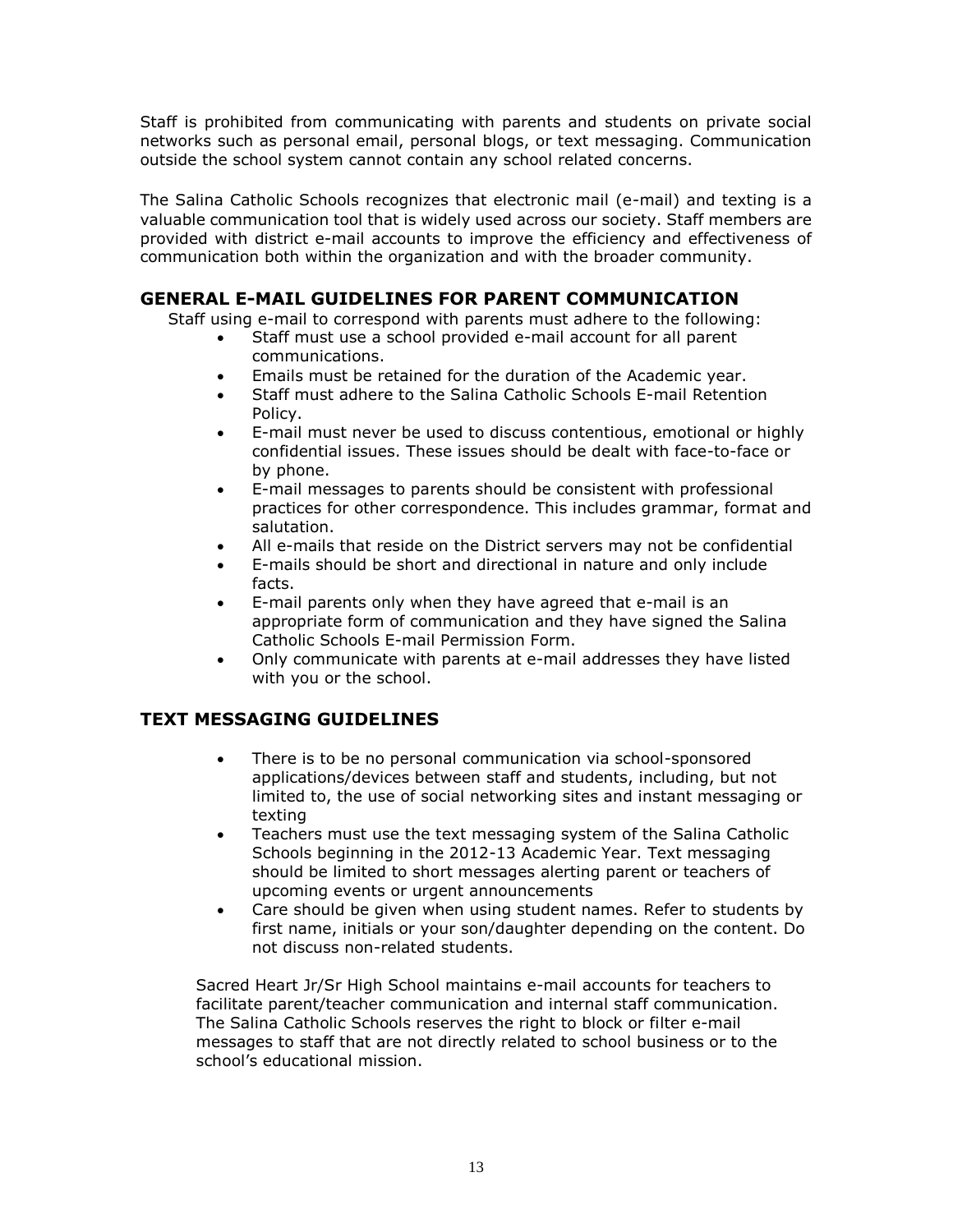#### **ACCEPTABLE USE OF PARENT COMMUNICATION**

- E-mail should be used for general information such as; class activities, curriculum, assignments, tests, deadlines and special events.
- To arrange for a meeting/telephone call regarding a student issue including a general description of the issue e.g. (would like to arrange a meeting to discuss your daughter's attendance.)
- Follow-up on an issue that has previously been discussed.

#### **UNACCEPTABLE USE OF PARENT COMMUNICATION**

E-mail/Text should not include:

- Any discussion related to other students.
- Personal information about other students.
- Specifics about a sensitive student issue which was not initiated by the parent or had not previously been discussed with the parent. (e.g. "I am concerned that your daughter failed the last three tests and was not at school again today.")
- Any discussion related to other staff.
- Any sensitive student information that would normally be discussed face-toface or by phone. (e.g. "I am concerned that your daughter may have a learning disability.")

#### **GENERIC EMAIL/TEXT RESPONSE**

If a teacher believes that a topic is too sensitive for an e-mail reply, here are a few generic responses:

Thank you for your e-mail. The Salina Catholic Schools does not use email/text to discuss sensitive and/or confidential student information. In order to best address your concerns and quickly answer your questions, please feel free to call me at (insert school phone number) and I will be happy to discuss this with you further. Thank you.

Thank you for your e-mail. I feel this concern is too sensitive for email/text. I would prefer to speak in person regarding this matter. I will call you on (state the date and time) to discuss this matter further. Thank you. Sacred Heart Jr/Sr High School

#### **EMAIL/TEXT GUIDELINES FOR PARENTS**

(To be posted in the school's website)

E-mail may be a fast and convenient way for you to send messages, but this may not be the case for many of our teachers/coaches. Some teachers/coaches read their e-mail messages in the morning before school, some read them at the end of the day, and some read them during the school day. Many teachers/coaches prefer to use the phone to speak directly to parents.

For these reasons, please remember if you choose to send an e-mail message to a member of our professional staff, you may not get an immediate reply. In fact you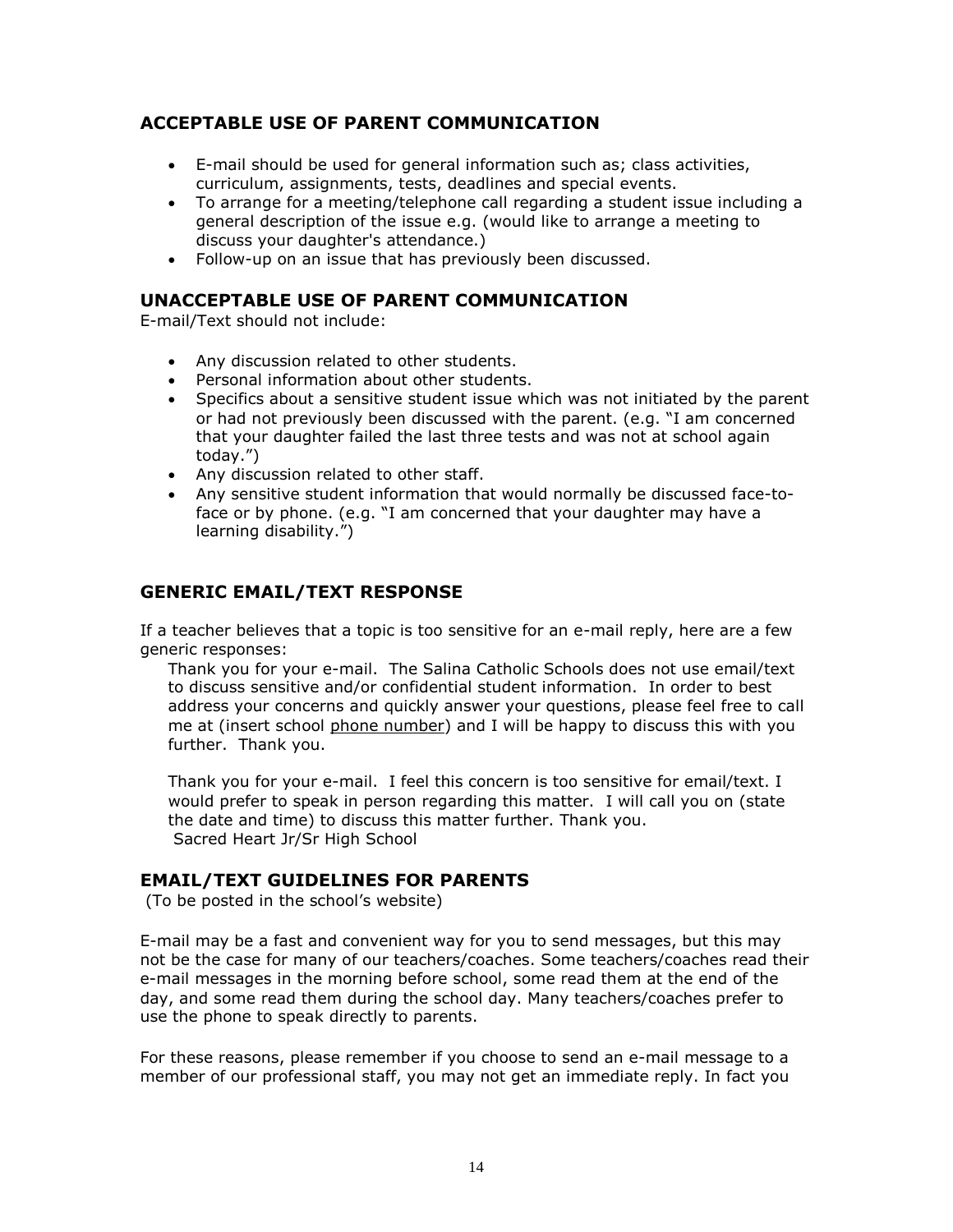may not receive an e-mail reply at all, since the staff members will determine how best to contact you: by e-mail, phone, or to schedule a personal conference.

When using e-mail:

- 1. Only authorized e-mail addresses will be used by Salina Catholic Schools' staff to communicate with parents.
- 2. Please send only non-vital messages by this medium. For example, do not use e-mail to inform a teacher that your child is not to go home on the bus. A teacher may not have time to read your message in a timely fashion. Instead use the telephone to be sure your message is received and clearly understood.
- 3. Your child's academic progress, learning expectations, or behavioral issues are best addressed through a telephone conversation or by scheduling a personal conference with your child's teacher. An e-mail message on these matters is not appropriate.
- 4. Please remember that e-mail is not necessarily confidential. Confidential information should be conveyed by phone or personal contact.
- 5. Please identify yourself in the subject line of your e-mail message and, if appropriate, the name of your child.
- 6. For all medical or health concerns, please contact the school office by phone.
- 7. Please keep all contacts professional. Jokes, amusing or special stories, chain letters, or commercial solicitations are inappropriate and reduce valuable teaching time.
- 8. Mass e-mail to the district staff must be approved by the Superintendent of Schools before sending the e-mail.

The School maintains email accounts for teachers/coaches to facilitate parent/teacher/coach communication and internal staff communication. The School reserves the right to block or filter email messages to staff that are not directly related to school business or to the School educational mission.

#### *Remember that e-mail is a quick way to send a message, but it is not necessarily the best way to get a quick reply.*

#### **CONSEQUENCES OF NON-COMPLIANCE WITH POLICY**

- The first instance of non-compliance as determined by the school administration will result in a discussion with the offender. The policy will be reviewed and the offender will be encouraged to comply.
- The second instance of non-compliance as determined by the school administration will result in further consequence including the probable suspension from the next school activity involved in the non-compliance. (A coach could be prevented from coaching the next game. A parent could be prevented from attending the next activity. A teacher could receive a letter in their personnel file.)
- The third instance of non-compliance as determined by the school administration will result in yet further consequence including the probable suspension from the activity involved altogether. (A coach could be relieved of coaching duties. A parent could be prevented from attending the activity for the remainder of the season. A teacher's contract could not be renewed.)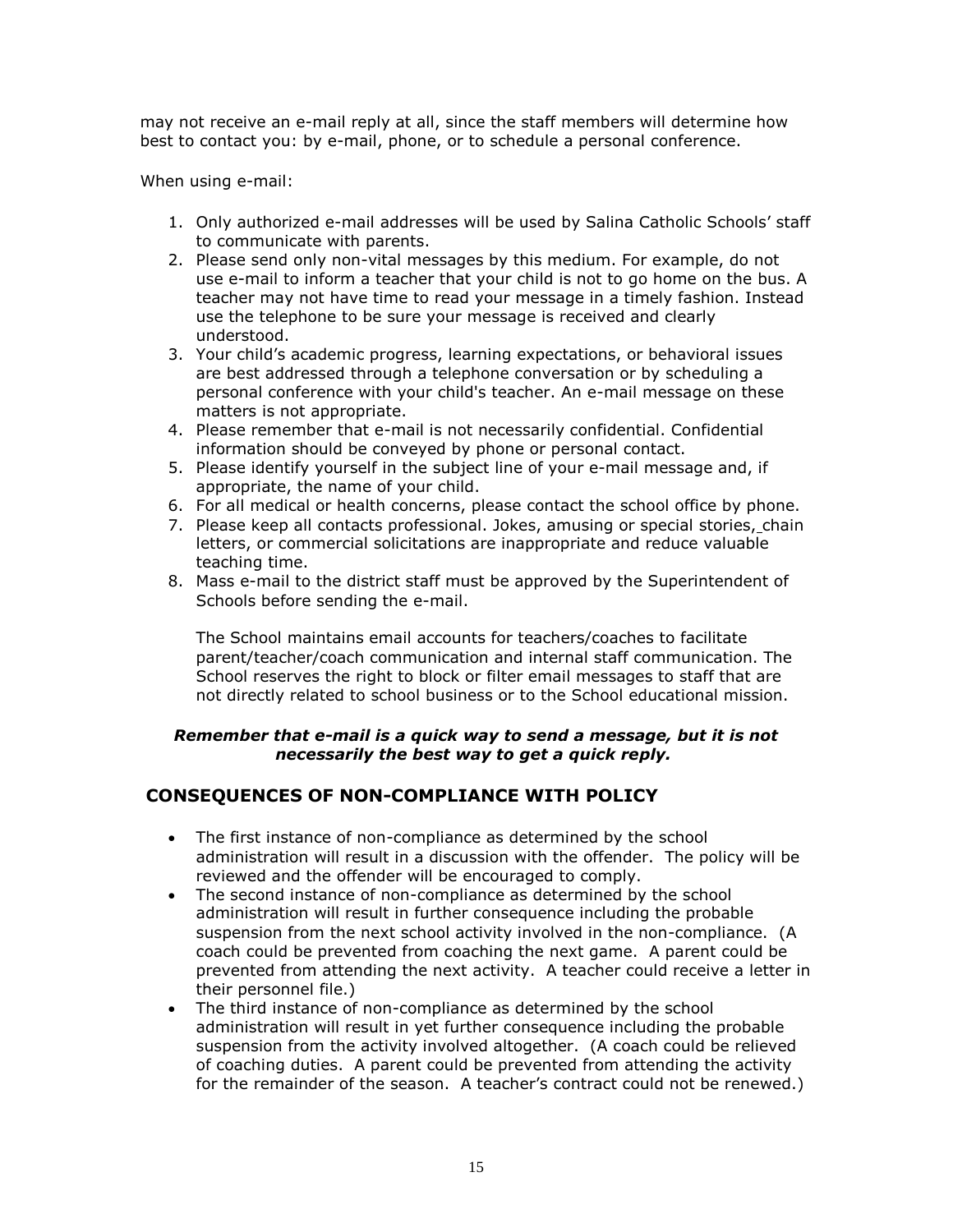# <span id="page-15-0"></span>**COPY MACHINES***.*

The use of copy machines in the office is for school business. Only teachers, staff, and office personnel will be allowed to operate these machines.

## <span id="page-15-1"></span>**EMERGENCY SAFETY INTERVENTIONS POLICY per KSDE**

The use of bodily force of physical restraint as a form of discipline is prohibited in a Pre-K-12 school setting. Physical restraint and seclusion should never be used as a form of punishment for misbehavior. Physical restraint and seclusion may be used for emergency situations only if a child is in danger of themselves or others. Seclusion does not include a time out or in school suspension, which is a behavioral intervention in which a student is temporarily removed fromn a learning activity without being confined.

An adult must supervise any student that is secluded in an enclosed area.

Use of medication to control a student's behavior is prohibited. This does not include prescribed treatments for student's medical needs ot psychiatric conditions by a person appropriately licensed to issue these treatments.

Mechanical devices to restrict student's movement is prohibited unless restraint is carried out by law enforcement officials, use of seatbelts, or for protective purpose ordered by a licensed person.

All emergency safety interventions should be reported to parents and reported in the KansDis system.

## <span id="page-15-2"></span>**DISCIPLINE***.*

Teachers are the primary enforcers of discipline.Minor problems are best handled by the teacher in charge. Students have more respect for their teachers if they know that they must behave in their classes.

Each teacher is expected to have and follow a discipline plan. In addition, each teacher is expected to follow the procedures described in the "Student Code" of the Student Handbook.

Major discipline problems (such as fighting, truancy, vandalism, drugs, arson, tobacco use, missing detention) and continued minor infractions will be handled by the Assistant Principal. If administrative disciplinary action is necessary, the teacher should fill out the disciplinary referral form and send the student to the office. A copy of the disciplinary referral will be sent to the parents or legal guardian.

Once a student has been sent to the office, the decision as to appropriate action and punishment becomes that of the administration. It is important that the teacher describe clearly in writing the behavior problem that warranted an office referral.

In making a decision, the administration will consider the following: (1) the seriousness of the infraction, (2) the student's past disciplinary record, (3) the conditions under which the offense occurred, (4) the effectiveness of a particular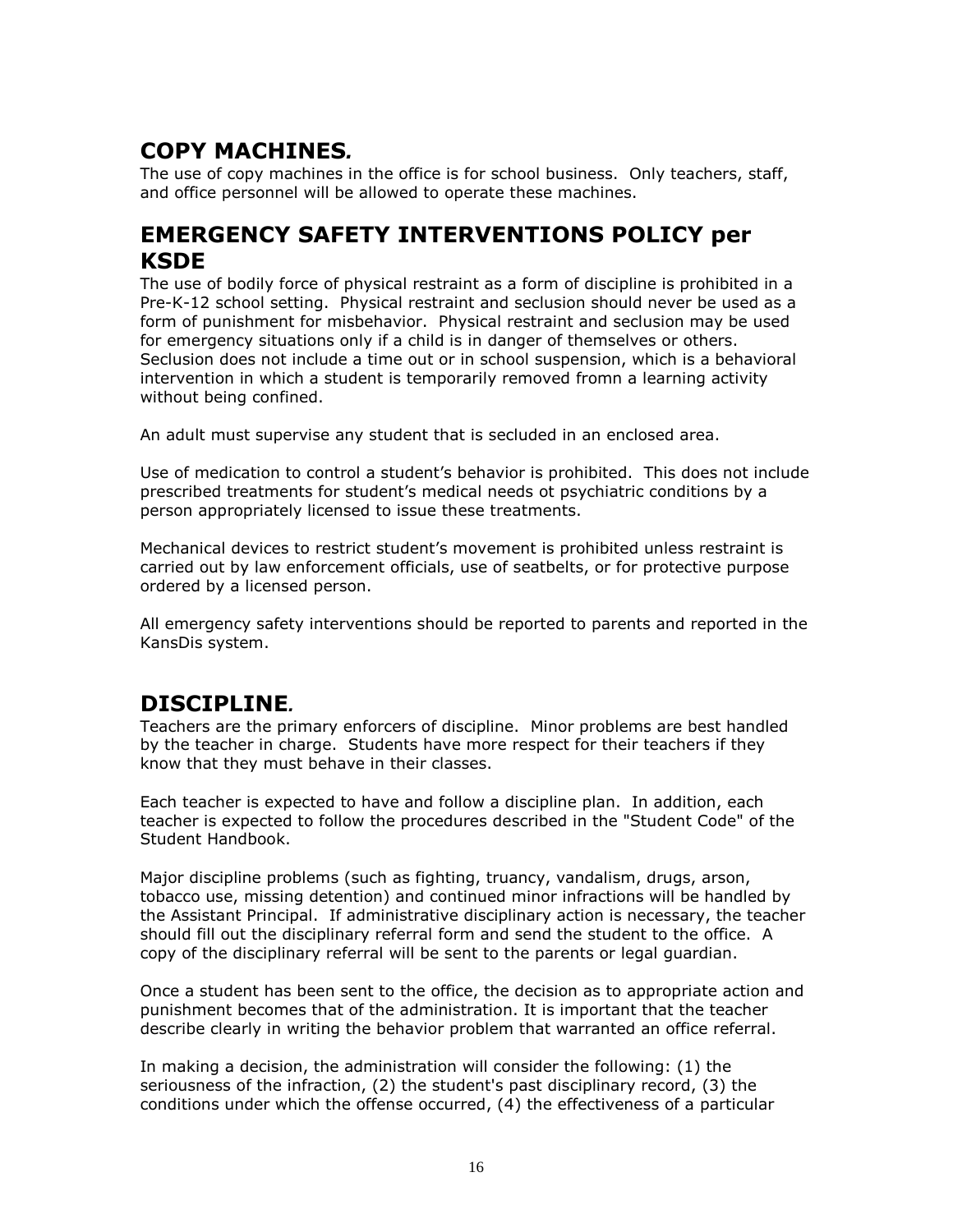punishment for a particular student, (5) the past disciplinary actions by the Principal for other students with the same rules violation, (6) the student's attitude and willingness to conform to the rules, (7) any conditions under which a student was admitted to the school.

The administration will use the following disciplinary possibilities:

- conferences (parents may be included depending upon
- the seriousness of the problem)
- office detention
- exclusion from an activity or event
- in-school suspension (1-5 days)
- long-term suspension (longer than 5 days)
- expulsion for the remainder of the school year.

#### **DISCIPLINARY PROCEDURES**

Students and parents have the right to be informed of expected behavior and they have the responsibility to respect and comply with the school's rules and regulations. After rules and regulations have been explained, the following procedures will take place.

- 1. Any serious infraction warrants immediate action by the Principal.
- 2. For other infractions:
	- a. Verbal warning must be given stating the infraction.
	- b. After several warnings a Teacher/Pupil Conference must be held. A Disciplinary Referral Slip will document this conference. A copy is to be sent the Assistant Principal. Parents will be notified of this conference by a phone call from the teacher or a parent/teacher conference. A detention may be assigned by the teacher; in this case the parent will be notified.
	- c. After a student receives their fifth behavior detention during the course of a semester, a three-day In School Suspension will be automatically imposed. The student will also meet with the Student Intervention Team, composed of teachers and administration, during the suspension period. The team and student will draw up a behavior modification contract specific to the students' needs to assist and encourage appropriate behavior. The Student Intervention Team will keep in close contact with parents whenever their attention to a matter is necessary.
	- d. Improvement is not recognized, disciplinary action approved by the Principal or delegate will be taken. This may result in suspension and/or expulsion.

Any parents who have concerns about the methods used by teachers in disciplining their child may contact the Principal after first speaking with the teacher.

**DETENTION***.* Detention may be assigned by any teacher, the Assistant Principal, or the Principal. Please report in writing to the Assistant Principal the name of the student receiving the detention, the reason, and the date of detention. Detention will be held from 3:30 to 4:10pm under the supervision of an assigned faculty member. The parent or legal guardian of the student receiving detention will be notified.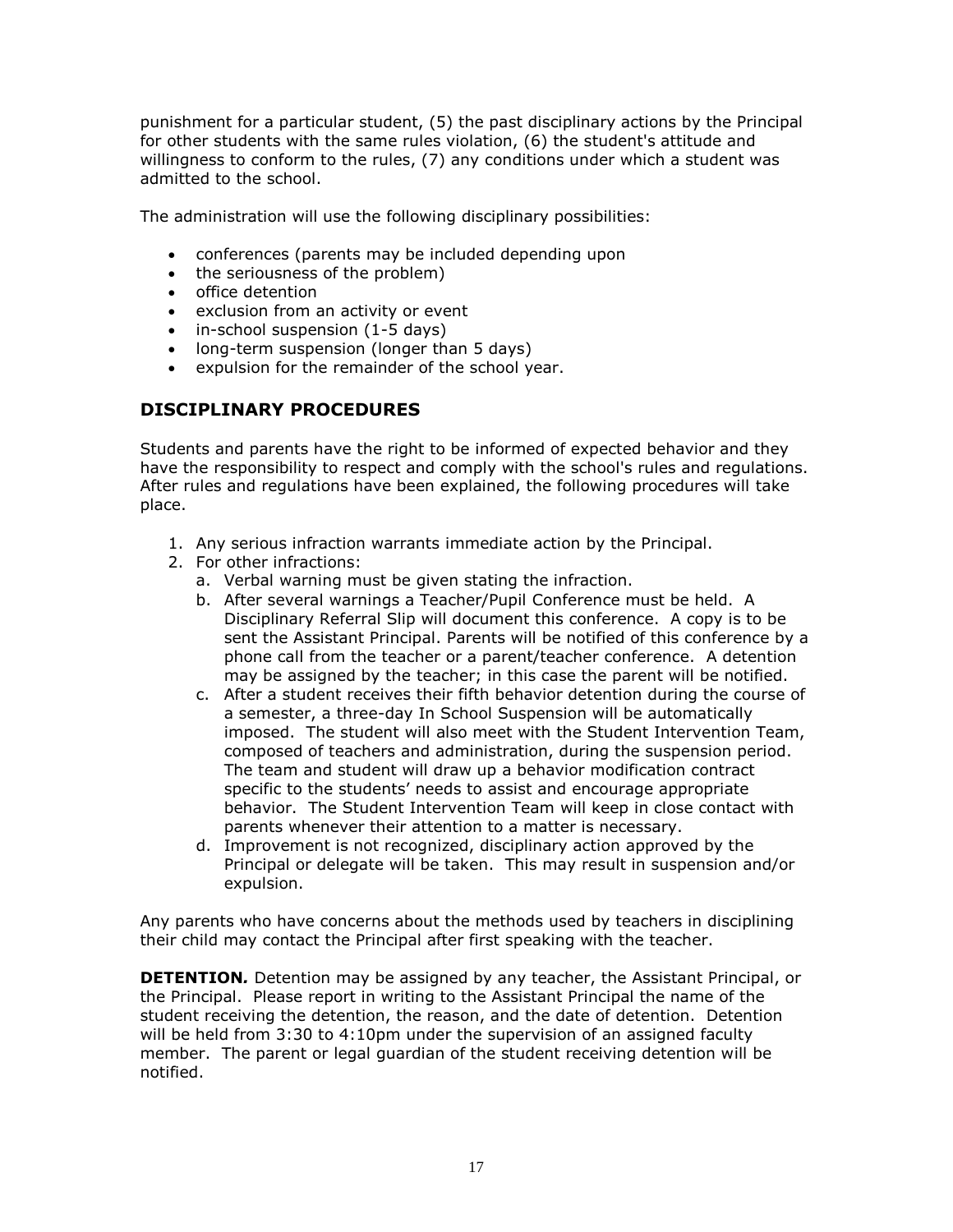#### **SUSPENSION AND PROCEDURE**

Suspension is a temporary withholding of the privilege of attending class/school. Suspension may be "in school" suspension in which the student is admitted to school but not to class, or the suspension may be an "out of school" suspension.

A suspension may be imposed on a student only after giving the student oral or written notice of the charge against him/her and affording the student a hearing. However, if the presence of the student endangers other persons, or property, or substantially disrupts, impedes or interferes with the operation of the school, the Principal in consultation with the Pastor Designate may suspend the student forthwith without a hearing for a term not to exceed five (5) school days. A written notice and reasons for the suspension shall be given to the student and his/her parents or guardians within twenty-four (24) hours from the time of the suspension. A hearing shall be afforded the student no later than seventy-two (72) hours after the suspension has been imposed. Included in the notice of suspension should be the date, time and place of the hearing.

The hearing specified herein shall be conducted by the school Principal and/or Pastor Designate or designee and should include the student, parent or legal guardian and counselor whenever possible.

#### **EXPULSION AND PROCEDURE**

Expulsion is the termination of enrollment for the remainder of the current school year.

Expulsion shall be imposed only after the student has been afforded an opportunity for a formal hearing. In all cases where a student might be expelled, he/she shall be suspended first for a term not to exceed five (5) school days. A written notice of intent to expel and the charges upon which the expulsion is based shall be given to the student's parents or guardians within seventy-two (72) hours of the student being suspended. The notice shall also contain the date, time and place that the student will be afforded a formal hearing. This date shall be no later than the last day of the five (5) school day suspension. Formal hearings may be conducted by the local school council members or appropriate persons appointed by the Pastor Designate. The Pastor Designate shall make the final determination.

#### **GROUNDS FOR SUSPENSION/EXPULSION**

A student may be suspended or expelled for:

- 1. willful violation of any published regulations for student conduct, which have been approved by the school administration;
- 2. conduct which disrupts, impedes or interferes with the operation of the school;
- 3. conduct, which infringes upon or invades the rights of others;
- 4. disobedience of an order of a teacher, school security officer or other school authority, when such disobedience can reasonably be anticipated to result in disorder, disruption, or interference with the operation of the school;
- 5. grave immoral conduct or;
- 6. conduct contrary to the official teachings of the Catholic Church.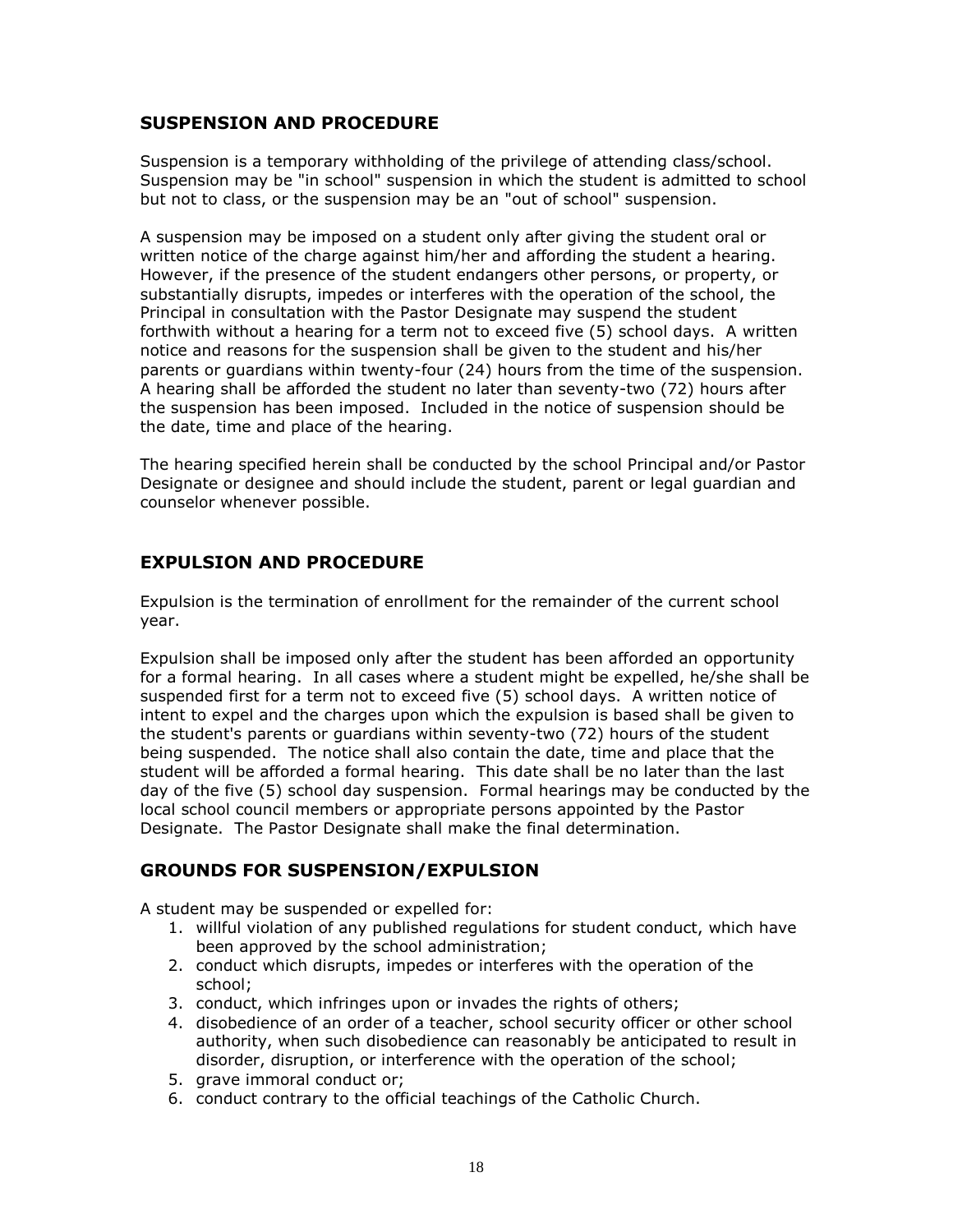#### **NOTICE OF SUSPENSION OR EXPULSION**

Whenever any written notice is sent to the parents or guardians of a student, it shall be sufficient if the notice is sent by registered mail to the address on file in the school records. In lieu of mailing such a written notice, the notice may be personally delivered.

In certain cases, students will be admitted to SHJSHS on probation. Failure to live up to all the terms of admission under probation will result in the immediate dismissal of the student without further appeal.

# <span id="page-18-0"></span>**DRUG-FREE WORK PLACE***.*

Any employee found using alcohol or a controlled substance on the premises of a Catholic school in the Diocese of Salina or at a school-sponsored activity shall be immediately suspended with pay pending an investigation by the Principal. Controlled substance or alcohol abuse may impair thought and decision-making processes that may endanger the wellbeing of students and staff.

Within thirty (30) days of a found action or any criminal drug or alcohol conviction, the following action may be enforced by the Principal:

- 1. the employee may be permanently terminated.
- 2. the employee may be given a term of suspension without pay, said term to be determined by the Principal with the opportunity for reinstatement pon application of the employee and proof provided by the employee that he/she has participated in and successfully completed an approved drug or alcohol rehabilitation program.

## <span id="page-18-1"></span>**ELIGIBILITY**

Sacred Heart Jr-Sr High School is a member of the Kansas State High School Activities Association (KSHSAA). All Sacred Heart students who participate in activities must conform to the eligibility requirements of this association.

Participation in academic eligibility requirements for extra-curricular activities for all students will be determined on a three-week basis. Students need to pass at least seven (7) subjects or its equivalency in order to be eligible for activities the following three-weeks. Eligibility will be based on the three-week progress reports.

A student must attend at least five (5) class hours of the day to participate in or attend any school related activities on that day.

Each student involved in an activity offered at Sacred Heart is recognized as an official representative of the school and its community. Conduct and sportsmanship on and off the school premises should display the highest possible standards.

## <span id="page-18-2"></span>**TEACHER MENTORING PROGRAM**

Many schools have a mentoring policy for new teachers. Mentoring is a good collaboration tool in teaming professionally with one another. In the Evaluation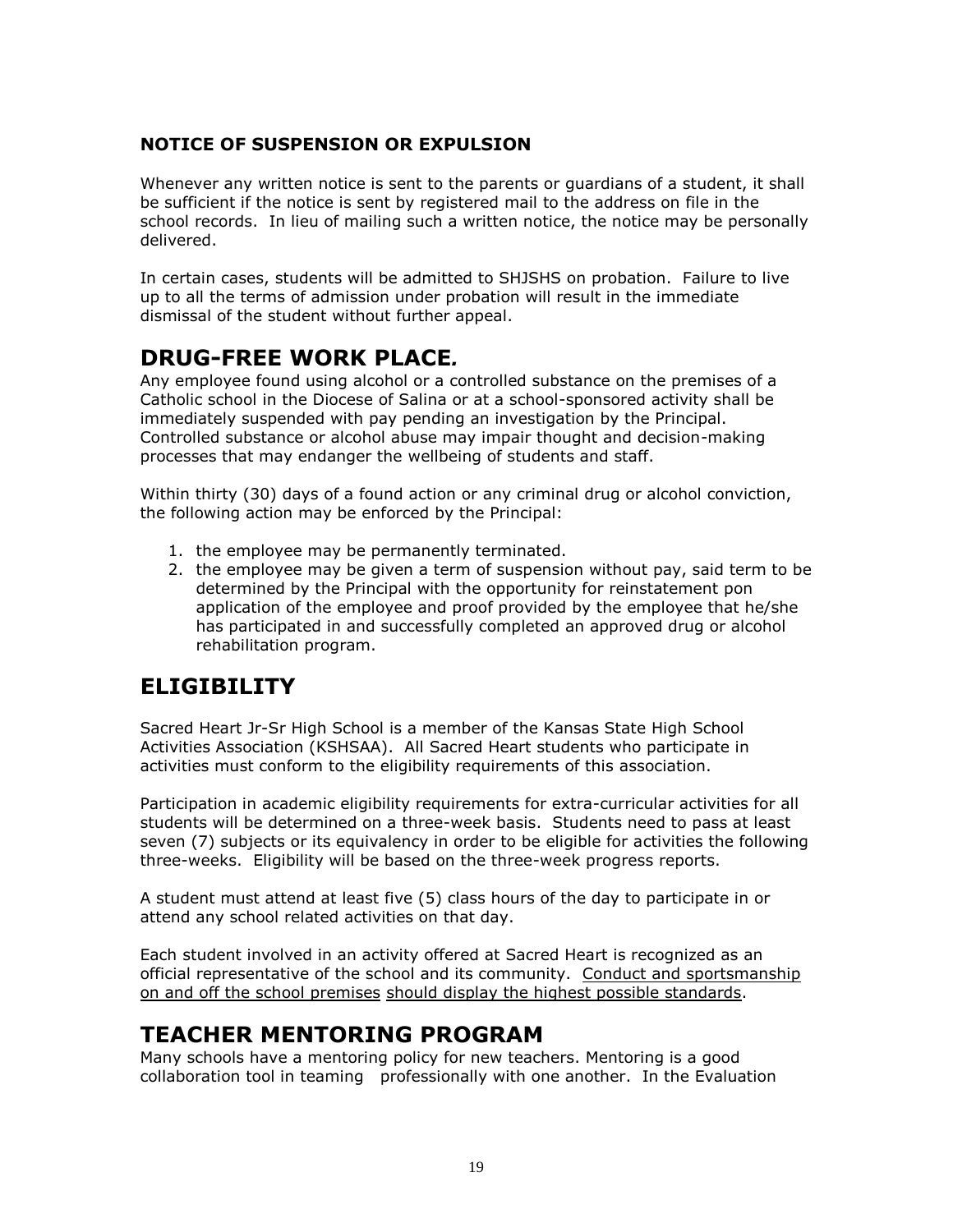Handbook we offer mentoring on the building level as a way to enhance instructional improvement regardless of a teacher's experience.

KSDE describes a new teacher as on that is in their first year of teaching receiving their first teacher licensure. This teacher should be assigned a mentor at the beginning of the school year.

An introductory in-service should be conducted by Oct 1.

The teacher and mentor should meet at least once a week to discuss issues involving policy, school culture and curriculum implementation.

The Mentor must do at least three classroom observations within the year. The Diocese of Salina has adopted AdvancED's ELEOT tool.

At the end of the school year a summative evaluation must be completed. Form 21 for KSDE must be completed at the end of the year for an upgrade of a teacher licensure based on mentoring.

#### Qualifications of a Mentor:

A mentor must be a licensed teacher that has at least three years of teaching experience. The mentor does not have to have the same teaching endorsement as the person being mentored. From the Diocese of Salina's standpoint, the mentor must be familiar with the accreditation process as well knowledge of the ELLEOT observation tool.

If an administrator is being mentored the mentor must have a leadership endorsement. The mentor should have at least three years of experience in a leadership position.

#### <span id="page-19-0"></span>**EVALUATION OF FULL TIME TEACHERS' PERFORMANCE**

Teachers employed in the Diocese of Salina for the first and second year of service shall be evaluated at least one time per semester by their immediate supervisor not later than the date established by Kansas law on teacher evaluation (the 60th school day of the semester), except that any teacher who is not employed for the entire semester shall not be required to be evaluated.

Teachers employed by the Diocese of Salina for the third and fourth year of service and thereafter shall be evaluated at least one time each school year by the date established on teacher evaluation. The evaluation instrument adopted by the Diocese of Salina shall be used.

## <span id="page-19-1"></span>**MISCELLANEOUS FACULTY INFORMATION**

<span id="page-19-2"></span>*FACULTY MEETINGS.* General faculty meetings will be held once a month. The Principal may schedule more faculty meetings as deemed necessary.

<span id="page-19-3"></span>*FIELD TRIPS.* Teachers wishing to take classes on educational field trips should begin their planning with the Principal so the trip may be placed on the calendar.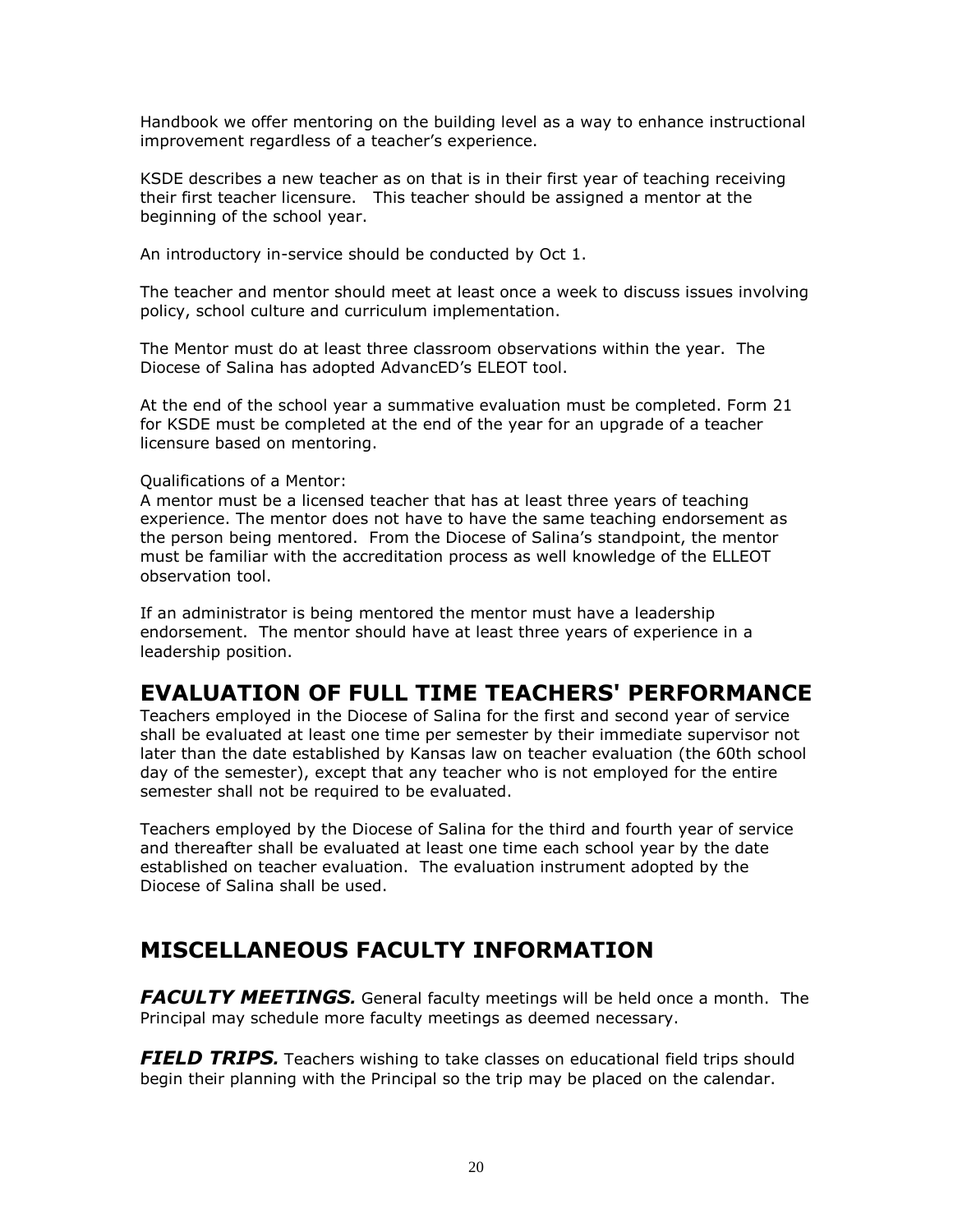Requests for field trips should be made at least one week before the trip is to occur. All students participating must have a signed parent permission slip returned to the teacher before being allowed to participate. All transportation will be in vehicles provided by Sacred Heart and driven by a qualified, licensed driver, at least 25 years of age. Students are NOT permitted to provide their own transportation.

Sponsors are to attend activities with groups they are sponsoring.

Parents may drive personal vehicles on field trips if a copy of the parent's driver's license and insurance company is on file with the office.

<span id="page-20-0"></span>*DVD/YOUTUBE/FILM.* All video, dvd, YouTube clips shown in any class must have an educational value and must have a clear relationship to the course goals and objectives. Rental films, for classroom use or activity use, may NOT be "R" rated for any use.

<span id="page-20-1"></span>*FINES.* Teachers may levy fines only in the amount of replacement cost of any textbook, library, or other material with the approval of the Principal. All Book fines will be collected by the Main Office.

<span id="page-20-2"></span>*FUNDRAISING.* All school fundraising is to be approved through the Principal. This includes class fund-raisers, organization fund-raisers, and athletic fund-raisers.

<span id="page-20-3"></span>*GRADE BOOKS.* Each teacher is required to keep a grade book documenting each student's attendance and work in each class.

<span id="page-20-4"></span>*GRADE CARDS.* Grade cards will be mailed out at the end of each grading period unless there is a parent/teacher conference at which the cards will be given to the parents.

<span id="page-20-5"></span>*GRADING SYSTEM.* Grading system in the high school will be consistent with the junior high grading system.

A -- 94% to 100% B -- 87% to 93% C -- 78% to 86% D -- 70% to 77% F -- 0% to 69%

<span id="page-20-6"></span>*GUEST SPEAKERS.* All faculty members wishing to have an outside speaker must clear this with the Principal prior to a presentation to students.

<span id="page-20-7"></span>*HALL SUPERVISION.* Teachers are expected to supervise the hallways from 7:40am, during passing times between classes, and after school from 3:20pm to 3:30pm.

<span id="page-20-8"></span>*INVENTORIES.* Each teacher, coach and club sponsor will keep an inventory of equipment, materials, and supplies. An entry should be made on the inventory sheet for each piece of equipment that is new and has a value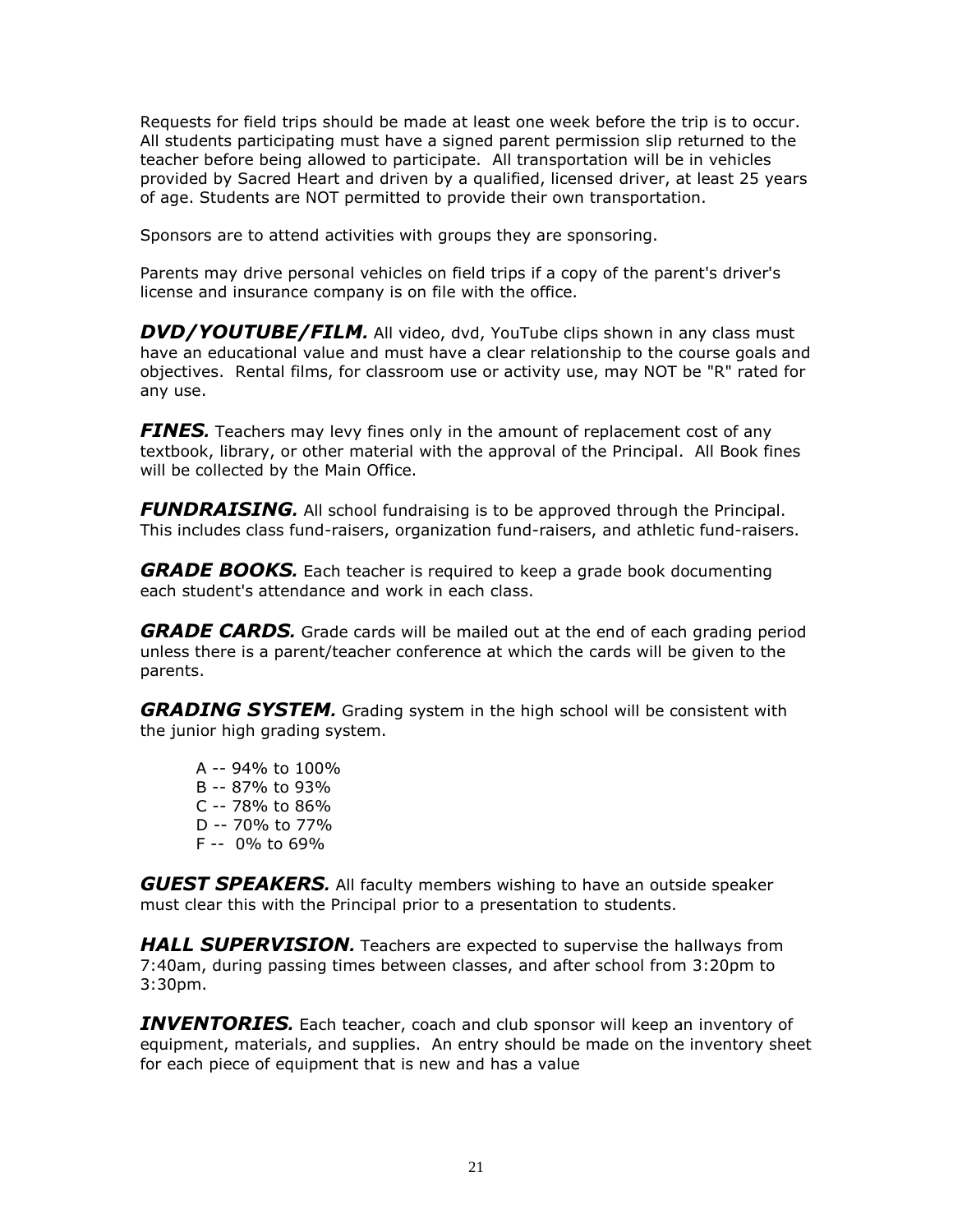of \$10.00 or more or any groups of smaller items that total \$300.00 or more. Care should be taken to add new purchases and to delete equipment that has been discarded.

<span id="page-21-0"></span>*KEYS/ACCESS CARDS/FOBS.* Each teacher will be issued the necessary keys/Access cards/fobs to complete assigned duties. Teachers shall never loan school keys to a student or non-school personnel. Teachers not returning for the next school year should turn in their keys/access cards/fobs to the Principal upon completion of contractual obligations.

<span id="page-21-1"></span>*LESSON PLANS***.** Lesson planning is necessary for effective use of time and resources. Teachers are expected to keep plans in enough detail to be of value to themselves and to a substitute should the need arise. Lesson plan books are available in the office.

<span id="page-21-2"></span>*LIBRARY.* Teachers should not bring classes to the library without arranging this in advance. The teacher must remain with the class at all times in the library.

<span id="page-21-3"></span>*MAIL.* Each staff member has been assigned a mailbox in the office area. It should be checked at least once each day.

<span id="page-21-4"></span>*MAKE UP POLICY.* It is the responsibility of each student to make up any and all work missed as the result of an excused absence. The make-up work responsibility begins with the student contacting the teacher to determine the assignments that were missed. For all excused absences not falling under prearranged absence designation (see below), students are given the same number of days to complete assignments as days absent plus one extra day. For instance, if a student were absent for two days, students would have three days to complete the assignments. In addition, any work due the day a student returns from an absence should be turned in that day if they were present the day it was assigned. Any exceptions to this policy are made by the classroom teacher.

<span id="page-21-5"></span>*MEDICATION.* Law dictates that no teacher may be responsible for the administration of any medication, including aspirin and cough drops. If a student becomes ill, he/she should be sent to the office. It will be the responsibility of the school office to make proper arrangements for his/her dismissal.

Any medication that is to be administered must be sent to the office with an accompanying note from the physician as to the reason, time to give, etc.

<span id="page-21-6"></span>*MEETINGS.* All organization meetings and practices should be scheduled through the Principal at least by the Friday of the week prior to the requested date.

<span id="page-21-7"></span>*MONEY.* Money collected by teachers for any reason should be turned into the Business office for deposit. Money should not be left in your classroom.

<span id="page-21-8"></span>**OFFICE PROCEDURE**. The primary duty of the school office and staff is the accounting of students and maintaining the school; they cannot provide secretarial services for teachers.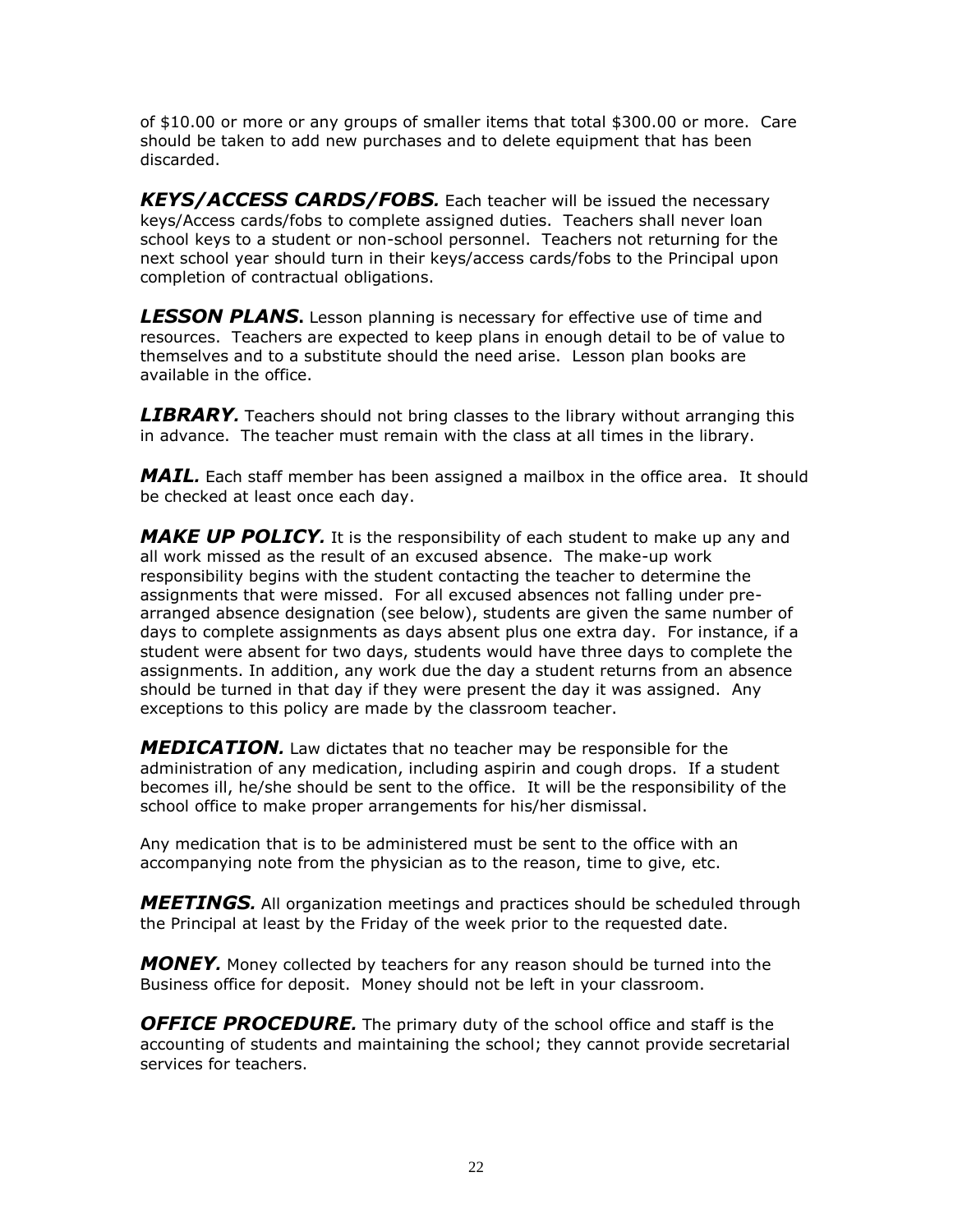<span id="page-22-0"></span>*PAYROLL PROCEDURE.* Payroll checks will be issued the last day of each month or on the Friday preceding the last day should that be a Saturday or Sunday.

<span id="page-22-1"></span>**PLANNING PERIOD.** Teachers are expected to use their planning period for planning of classes. Leaving the building during this time should be kept to a minimum. However, if there is a need to leave the campus, the teachers are to sign out at the Main Office. Teachers are to sign in upon their return.

<span id="page-22-2"></span>**PEP ASSEMBLIES**. No more than one pep assembly per level will be scheduled during any week. Spirit leaders will be allotted periods for use as pep assemblies during the school year. All teachers are expected to assist in seeing that students go to the gym or assigned area. All pep assemblies must be scheduled at least one week in advance.

<span id="page-22-3"></span>*POWER SCHOOL PARENT PORTAL ACCESS.* Parents can access their child's grades and attendance records through the Parent Portal connection of Power School student data system. User ids and passwords must be obtained in person through the Main Office. Parents can access period attendance and grades for assessments recorded in the database grade book. Teachers can be contacted through the portal via email. Teachers are strongly encouraged to maintain up-todate grade books in PowerSchool. Power School Grades should be updated weekly, at the very minimum.

<span id="page-22-4"></span>*PRACTICES.* **(**Regarding athletic or school related activities):

The following rules must be strictly enforced;

- Morning practices on school days may not start prior to 6:00am nor extend beyond 7:30am, if students must shower and change. If no shower or change of clothes is needed, such practice may extend to 7:45 am.
- No single practice for any one individual team member may last longer than 2 1/2 hours on any given day. Two-a-day practices may not exceed 4 hours for any one individual in one day.
- Practice includes practice outside, activities in the gym, required team meetings, voluntary/activities, and watching films.
- No practices or activities may be scheduled for a Sunday without the explicit approval of the Principal.

<span id="page-22-5"></span>*PRAYER.* Prayer is encouraged at the beginning and/or end of each class period.

#### <span id="page-22-6"></span>*PROGRESS REPORT POLICY*

The academic year consists of two semesters. Student's progress reports will be sent home to parents on a three-week basis. Semester grades are used to calculate a student's cumulative grade and rank in class. Only semester grades will be placed on a student's permanent record.

<span id="page-22-7"></span>*PURCHASE ORDERS.* All supplies and materials that are to be paid for by the school must have a purchase order. No staff member will be allowed to order or charge items to the school without a signed purchase order. Unauthorized charges will become the personal responsibility of the person who charged it. These purchase orders are available in the office and must be completed prior to purchase and approved by the Principal. All purchase orders, signing of bills of sales,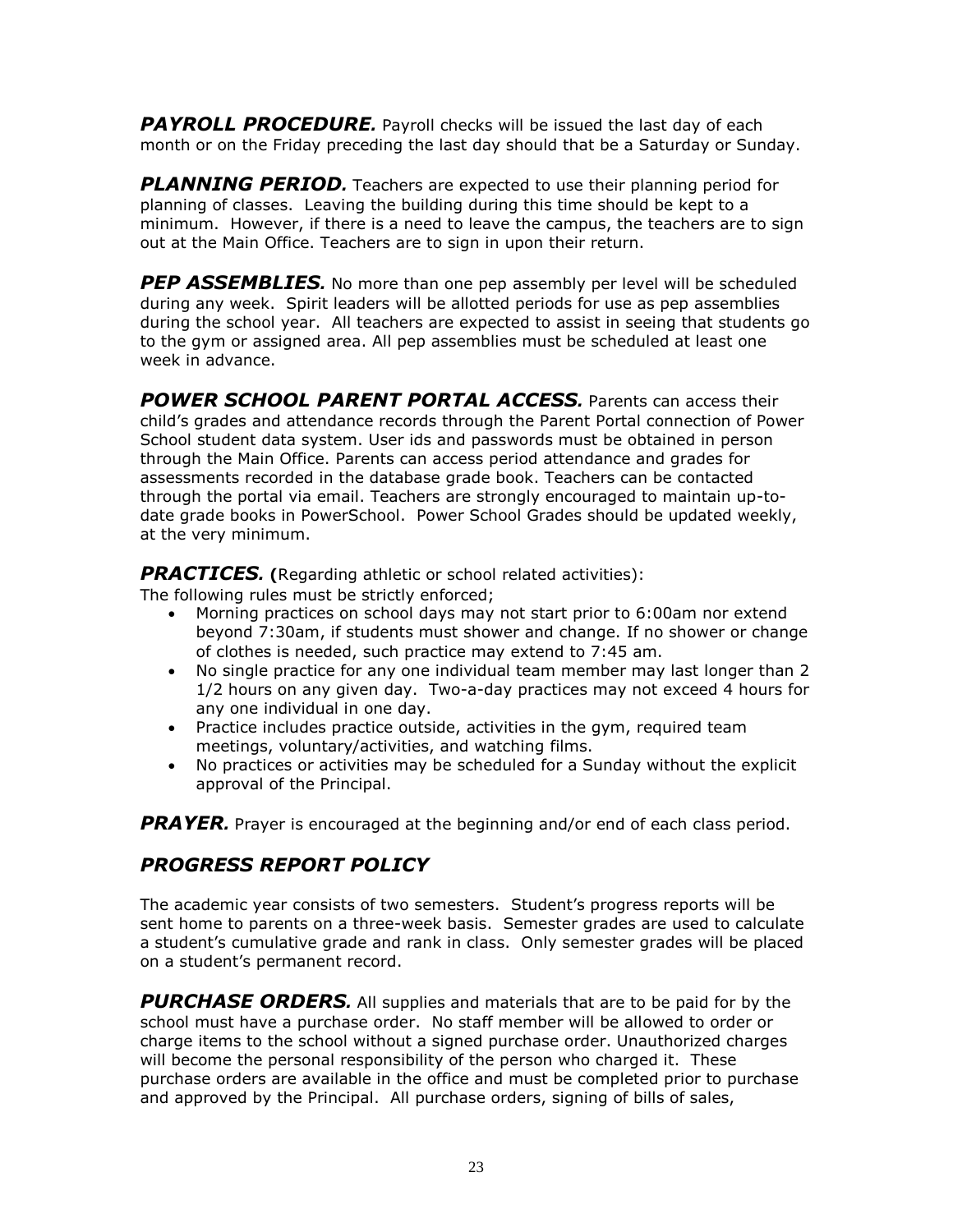contracts, or any conducting of official business transactions must be approved and signed by the Principal.

<span id="page-23-0"></span>*REFERRAL PROCEDURE.* Who can refer a student? The parents/guardians are the only ones who can make a referral. Teacher, Principal, Assistant Principal, counselors, physicians, mental health agencies, and the student may suggest a possible referral.

The following procedure outlines the steps involved to get assistance from the Special Ed Coop for those students who are in need:

- 1. The teacher or referral source discusses the problem with the parents, Principal, counselor, and Coop staff member(s).
- 2. The Principal or designee convenes a "Pre-Assessment" team among staff involved with the student. This process includes gathering data from teachers and school records as well as meeting with necessary personnel to discuss and plan classroom interventions.
- 3. Pre-Assessment team meets again. If documented classroom interventions have been ineffective, a referral form for a comprehensive evaluation is completed.
- 4. The referral form is given to the Principal for approval and the parents are contacted to indicate that a referral to the school psychologist has been recommended.
- 5. The counselor contacts the parent(s), provides relevant information and explains procedures, and secures written permission for the evaluation.
- 6. The comprehensive evaluation begins upon receipt of written permission and may include: Psychological evaluation, achievement testing, screening, hearing screening, vision screening, developmental and educational history, and parents' report. The need for medical, neurological, physical therapy, occupational therapy, shall be considered.
- 7. A multi-disciplinary team staffing is scheduled to discuss the evaluation, determine eligibility for special education services and to discuss recommendations.
- 8. Results of the comprehensive evaluation are shared with parents/guardians.
- 9. If the student is eligible and special education services are recommended, the Individual Education Plan (IEP) will be written and implemented with parental input and approval.

<span id="page-23-1"></span>*RELIGIOUS PRACTICES.* Teachers who are members of the Catholic faith are required to attend Sunday liturgies at the parish to which they belong. Non-Catholic teachers are also encouraged to attend Sunday worship of their faith.

<span id="page-23-2"></span>*SCHOOL DAY.* The school day shall start at 8:00am and end at 3:20pm.

<span id="page-23-3"></span>*SCHOOL PRACTICES AND ACTIVITIES.* In keeping with Church tradition, school practices and activities will normally not be allowed on Sundays. Exceptions must be explicitly approved by the Principal.

<span id="page-23-4"></span>*SCHOOL MASSES.* Each teacher's attendance is expected at school Masses. Part-time teachers are expected to attend school Masses that occur during their "duty day". Teachers are expected to accompany their classes to school Masses and sit with their classes.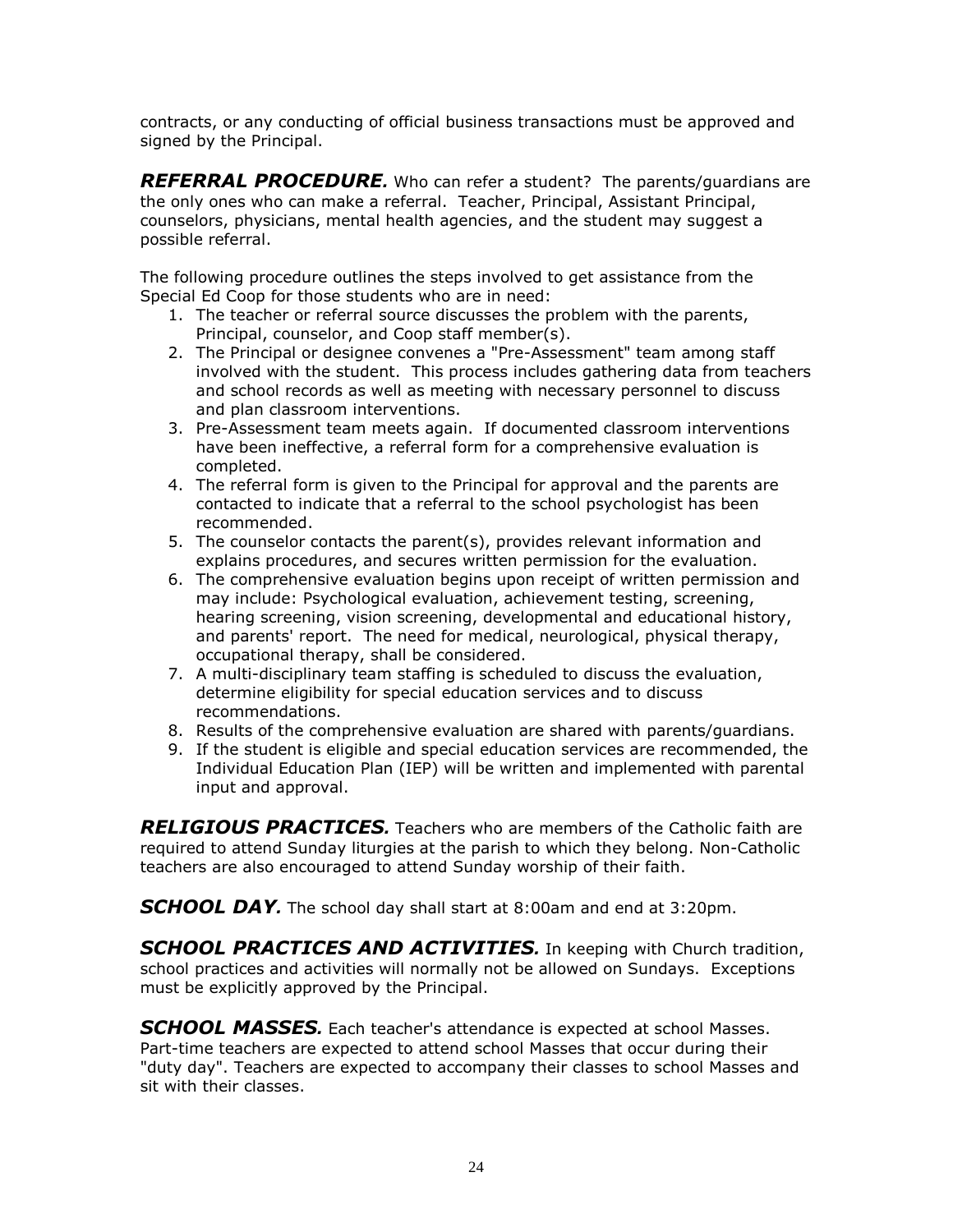<span id="page-24-0"></span>*SCHOOL SPONSORED ACTIVITIES.* Coaches and sponsors will be required to post a Trip List no later than two days before the scheduled trip for any out of town school sponsored activity which students will be attending. This list should include the name of each student, each adult, coach, and sponsors for whom transportation will be provided.

Any student representing SHJSHS in a school sponsored activity in which school time is missed must inform each of his or her teachers in order to receive the assignments for the time missed. This work must be made up within the allotted time or the student will make up the assigned work after school.

The sponsor of each organization is responsible for the proper functioning of the groups. Meetings should be held in accordance with the meeting schedule. A copy of the constitution of the organization, list of officers, organization members, and minutes of the meetings should be kept in typewritten form by the student secretary. A copy of

the constitution of the organization, lists of officers and organization members would be on file in the office.

All groups, organizations, and activities of SHJSHS must be in accordance with the official teachings of the Roman Catholic Church.

<span id="page-24-1"></span>*SCHOOL ACTIVITIES***.** School activities are an important part of the public relations program and faculty members are encouraged to attend. Teachers are also encouraged to attend graduation ceremonies and honors night. Often the school is called upon to cooperate with community organizations, area schools, and area and local school officials.

<span id="page-24-2"></span>**SEMESTER TESTS.** All students at Sacred Heart Jr-Sr High School are required to take semester exams at the end of each semester. However, those students who have accumulated two or less absences (16 class periods) during the course of the semester will be excused from the final exams. Final exams may account for up to 20% of the final semester grade. School sponsored absences will not be counted in the tow absences. Excused or unexcused absences do not apply to school sponsored activities. Students who have a 94% semester grade average or higher in a class on the Friday before semester finals begin are excused from taking the semester exam in that class regardless of attendance.

<span id="page-24-3"></span>*STUDENT PASSES.* Any student who must leave the school building or grounds must obtain permission from the administration and sign out in the office in advance of leaving the school.

"Hall Passes" are used by students to go to the library or conference with a teacher or counselor. Students who wish to visit the counselor or another teacher should secure a signed pass from the teacher in advance. Passes shall not be given to students to "look for" a teacher. It is the prerogative of the teacher to whom the student is assigned to determine whether the student will be permitted to leave the classroom during that period.

<span id="page-24-4"></span>*STUDENT RECORDS.* The permanent records of any student, including test results, are available to teachers that have the student during the academic year only. Confidential records of counseling and special education will be kept in the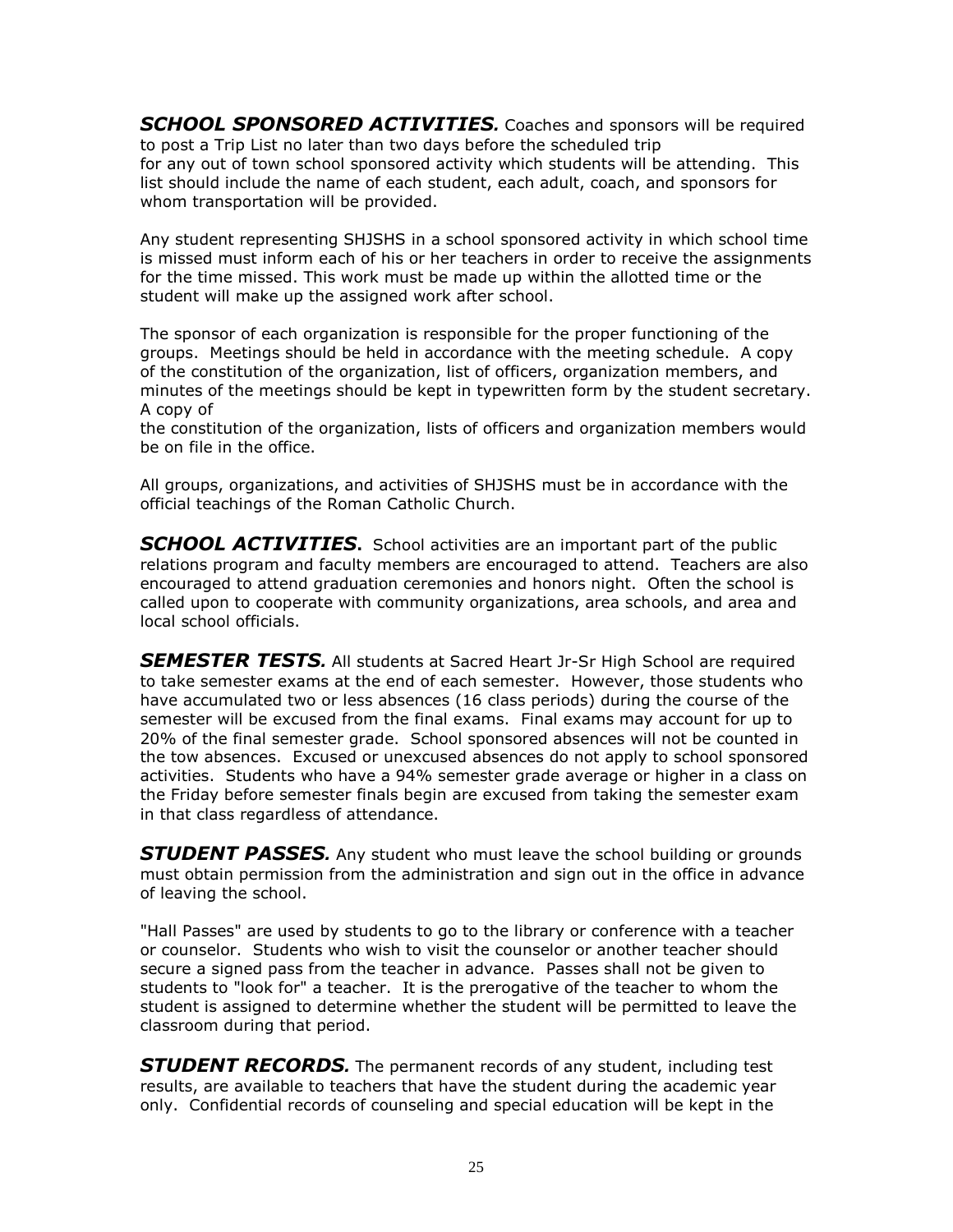counselor's office. These are available only to the guidance counselor and the Principal or his delegate.

<span id="page-25-0"></span>**SUPPLIES.** The supply cabinet is located in the office area and generally is unlocked. If what is needed is not available a request to purchase it should be made.

<span id="page-25-1"></span>*TEACHER ABSENCE.* The Principal or his designee will make all necessary arrangements for substitutes. Request forms for Personal Days should be submitted at least one week in advance.

Faculty members may be asked to substitute in another faculty member's classes during the planning period. Every effort will be made to insure that these "requests" for help are distributed equally among the staff.

<span id="page-25-2"></span>*TEACHER DRESS***.** As professionals and role models for young people, teachers are expected to dress professionally. Except for special occasions, teachers should refrain from wearing blue jeans, T-shirts, and other clothing meant for recreational or gym wear. At official functions appropriate attire is expected. Student uniform is considered the minimal dress standard.

<span id="page-25-3"></span>*TEACHER REPORTS.* Teachers will be asked from time to time to complete reports necessary for the operation of the school. Cooperation in completing these reports in a timely fashion is expected and appreciated.

<span id="page-25-4"></span>*TEACHER WORK DAY.* The working hours for the high school professional will be as needed to complete assigned duties. At a minimum, this is considered 15 minutes after the teacher's last class or teaching assignment. If a teacher is going to be late arriving in the morning or must leave before 3:30pm, he/she is to contact the Principal so that any needed arrangements can be made.

<span id="page-25-5"></span>*TELEPHONE.* Teachers will not be called from class or duty for phone calls. Messages will be placed in your mail boxes.

During school hours, students should not be allowed to make phone calls except in emergency situations.

During the school day, the office phone is not to be used by students unless they are conducting school business or an emergency situation exists.

<span id="page-25-6"></span>*TEXTBOOKS.* Textbooks that are checked out to students should be recorded on the Textbook Record Sheet. This sheet should contain the student's name, textbook number, and condition of the textbook.

## <span id="page-25-7"></span>**SMOKING/VAPING – TEACHERS/STAFF/ADMINISTRATIVE EMPLOYEES.**

As stated elsewhere in this handbook, Sacred Heart High School expects all teachers, staff and administrative employees to be role models for our students and represent Sacred Heart High School in a professional way. Smoking and use of tobacco products is not permitted anywhere on school grounds, in school buses or other school vehicles, or at school-related events. In addition, smoking and use of tobacco products is not permitted on any property surrounding school grounds where such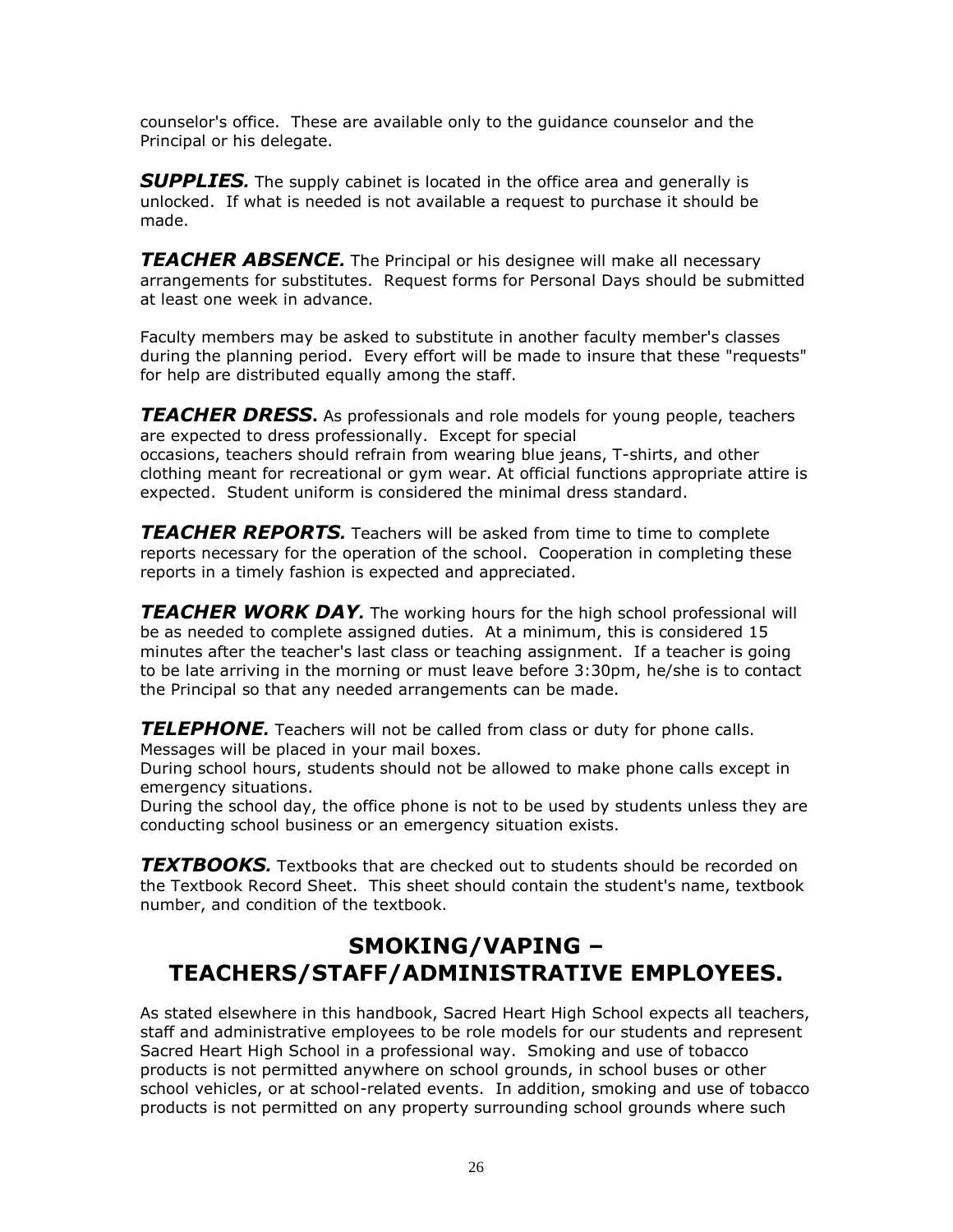property is accessible to and/or can be seen by our students and parents. This policy also applies to electronic cigarettes, also known as e-cigarettes, e-sigs, digital cigarettes, alternative cigarettes and "vaping." All teachers, staff and administrative employees who utilize e-cigarettes or vaping paraphernalia on school grounds may also be violating Sacred Heart High School Drug and Alcohol Policy if such vaping device includes any type of mind-altering substance, such as marijuana.

# **TEACHER EVALUATION AND OBSERVATION**

<span id="page-26-0"></span>The core of the Principals personnel responsibilities is the improvement of instruction through the supervision and evaluation of personnel.

Diocesan directives require teachers to be evaluated. The purpose is to provide for a systematic method for improvement of school personnel in their job and to improve the educational system of the Diocese.

Formal evaluation conferences will be held between the teacher and Principal normally after a minimum of at least two and preferably three formal or informal observations have been completed. Formal evaluation of teacher performance will be based on the information gathered during observation, as well as observation of teacher performance in other school-related assignments and settings. Teachers will receive at least two written evaluations during their first two years of employment and at least one every year thereafter.

The original copies of the evaluation will be placed in the official personal file of the teacher for a period of three years. This

procedure follows current Diocesan policy. The Principal may assign some of the evaluation duties to the Assistant Principal.

## <span id="page-26-1"></span>*I. MINIMUM PERFORMANCE EXPECTATIONS*

An integral part of staffs' employment at Sacred Heart is continuous appraisal of their ability to meet minimum performance expectations. As appropriate to the various jobs performed by faculty members, the minimum performance expectations include, but are not necessarily limited to, the following:

- 1. Meets and instructs students at designated locations and times.
- 2. Develops and maintains a classroom environment commensurate with the teacher's style, building norms, building program, appropriate to the classroom activity, and within the financial limits provided by the school.
- 3. Prepares for assigned classes and shows written evidence of preparation and implementation on request of the Principal.
- 4. Encourages students to set and maintain acceptable standards of class behavior.
- 5. Provides an effective program of instruction based on the needs and capabilities of the individuals or student groups involved. This should include, but is not limited to:
	- a. Review of previously taught material, as needed.
	- b. Presentation of new material.
	- c. Use of a variety of teaching materials and techniques.
	- d. Evaluations of student progress on a regular basis.
- 6. Correlates individual instructional objectives with the philosophy, goals, and objectives stated for the school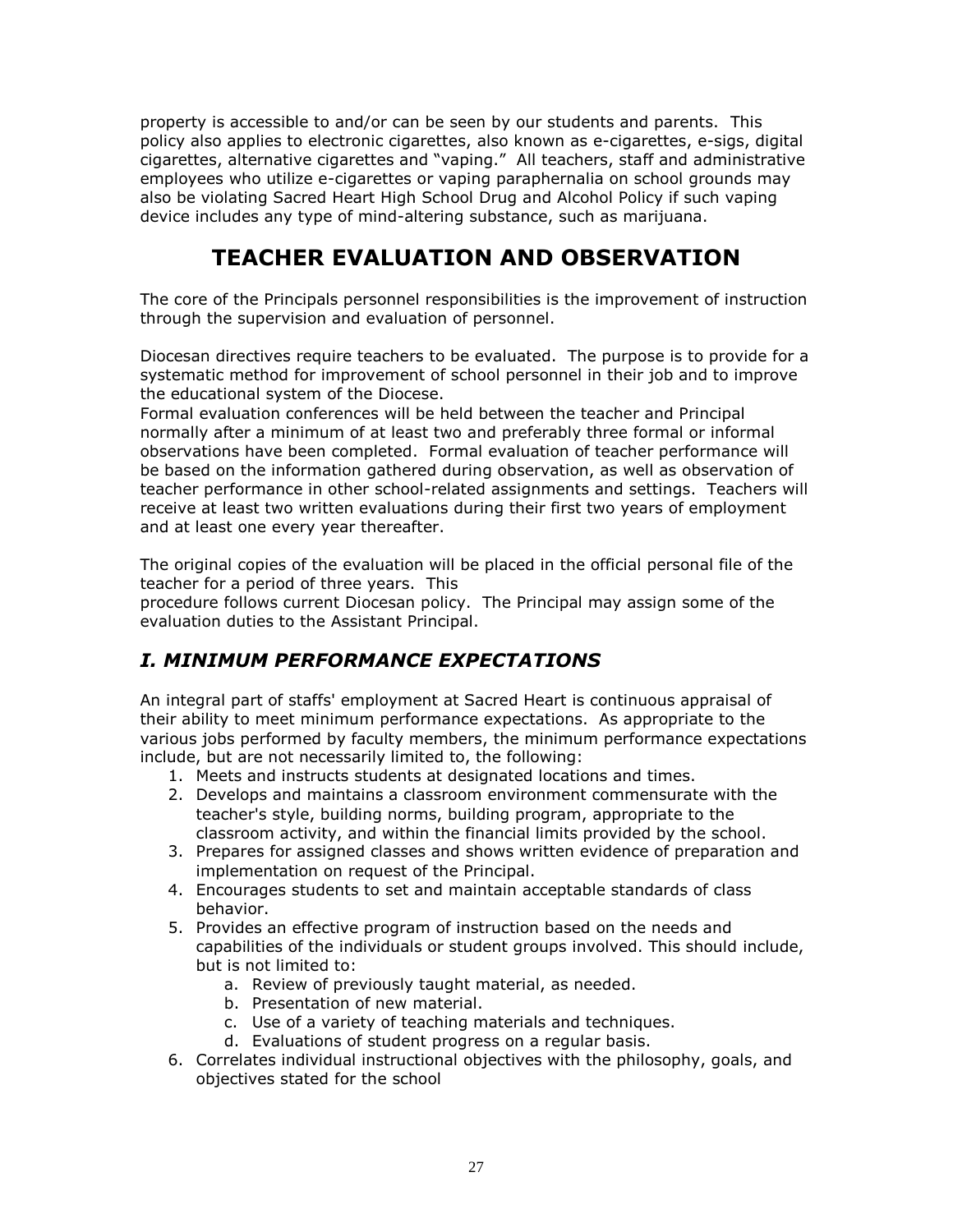- 7. Takes all necessary and reasonable precautions to protect students, equipment, materials and facilities.
- 8. Maintains records as required by law, school policy and administrative regulations.
- 9. Assists in upholding and enforcing school rules and administrative regulations.
- 10. Makes provisions for being available to students and parents for education related purposes outside the instructional day when necessary and under reasonable terms.
- 11.Attends and participates in faculty, department and diocesan meetings.
- 12.Cooperates with other members of the staff in planning instructional goals, objectives and methods.
- 13.Assists in the selection of books, equipment, and other instructional materials.
- 14. Works to establish and maintain open lines of communication with students, parents and colleagues concerning both the academic and behavioral progress of all students.
- 15. Establishes and maintains cooperative professional relations with others.
- 16. Performs related duties as assigned by the administration in accordance with school policies and practices.

The appraisal of these minimum expectations will typically be made through the daily contact and interaction with the faculty member. When problems occur in these areas, the faculty member will verbally be contacted by the Principal to remind the staff member of minimum expectations in the problem areas and to provide whatever assistance might be helpful. If the problem continues or reoccurs, the Principal, at his or her discretion, may prepare and issue to the staff member a written notice setting forth the specific deficiency with a copy to the teacher's file.

In the unlikely event that serious, intentional, or flagrant violations of the minimum performance expectations occur, the Principal, at his or her discretion, may put aside the recommended procedure and make a direct recommendation for more formal and immediate action.

## **PERSONNEL POLICIES**

<span id="page-27-0"></span>**CERTIFICATION***.* All teachers except religion teachers are required to be licensed by the State of Kansas.

**PHYSICAL EXAMINATION***.* All employees new to the school system who come into regular contact with pupils are required to submit a certification of health signed by a licensed physician. The certification shall

include a statement that there is no evidence of physical condition that would conflict with the health, safety, or welfare of the pupils; and that freedom from tuberculosis has been established by chest x-ray or negative tuberculin skin test. If at any time there is a reasonable cause to believe that any person is suffering from illness detrimental to the health of the pupils, the Principal may require a new certification of health.

**ORIENTATION***.* The Principal and other local administrators shall conduct orientation days for all teachers each year before the opening of school. Such orientation shall include a review of the personnel procedures, local trends and school expectation.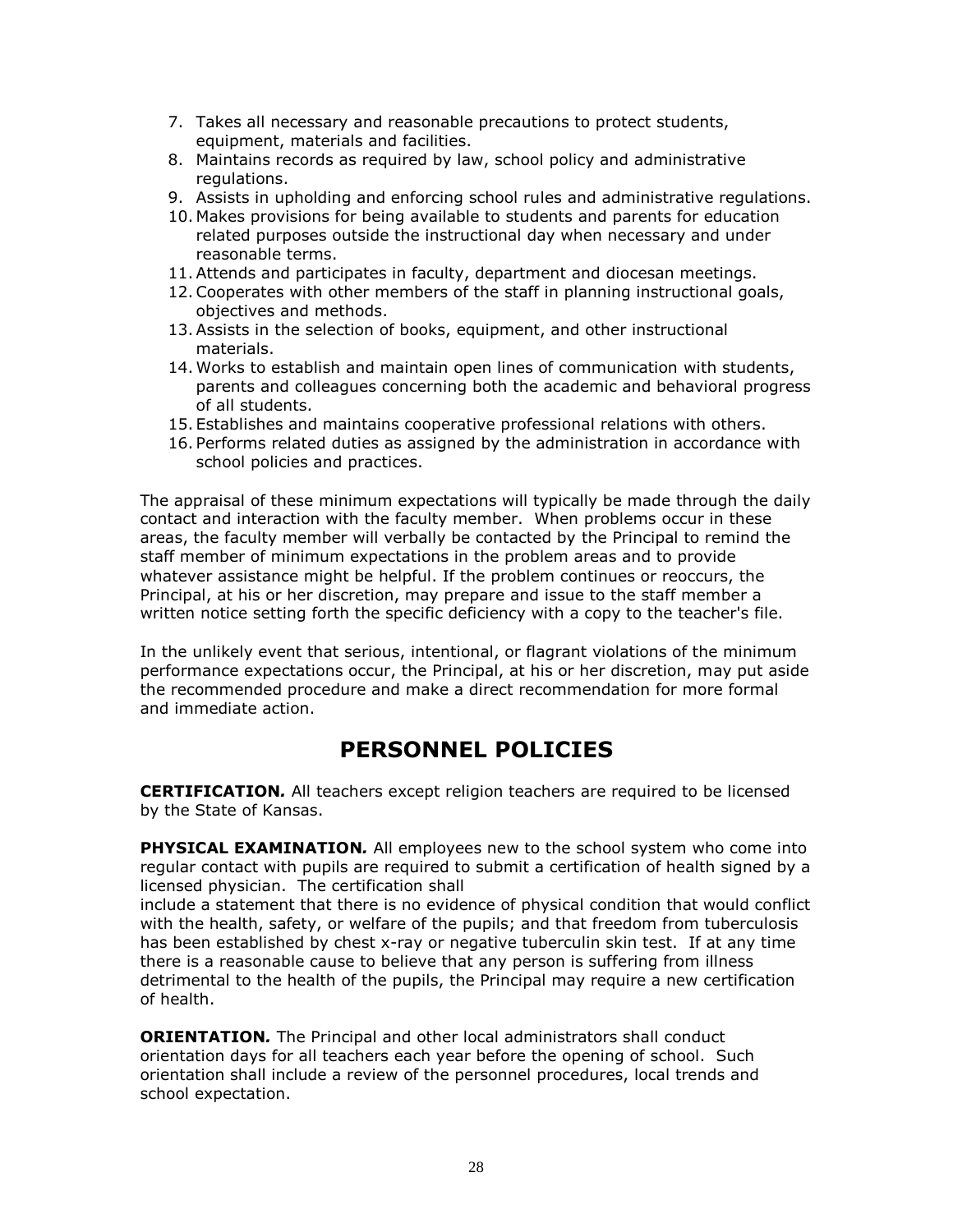**RESPONSIBILITIES, DUTIES, CODE OF ETHICS.** Diocesan schools shall maintain a Diocesan Policy handbook for personnel specifying duties,

responsibilities and expectations. This manual shall be made available to teachers prior to the signing of contracts. It shall be reviewed annually by the Principal and staff. Matters not covered in the local manual, but which are included in the Diocesan Policy Handbook are binding on teachers.

**TEACHER IN-SERVICES***.* Teachers are required to attend all in-service days as scheduled.

**EMPLOYEE EXPENSE REIMBURSEMENT POLICY.**Sacred Heart Jr/Sr High School may reimburse full-time or part-time employees for the below referenced expenses. Reimbursement of expenses by the school is at the sole discretion of the school. Reimbursement of expenses may hinge upon whether the expense was budgeted, whether there is a benefit to the school, and or, whether the school has money available to pay for the expense. Employees are highly encouraged to submit comtemplated expenditures for the coming year well in advance so that the planned expenditures can be included in the budget. This will greatly increase the likelihood that the expenses may be reimbursed. Contemplated expenses not budgeted will also be considered for reimbursement). Budgeted or not, employees should obtain prior written approval by the Principal for reimbursement of a set dollar amount.

Continuing Education – Approval for reimbursement will also be dependent upon the course and its relevance to the employee's current or future potential position. Eligible reimbursement costs may include course registration, travel and or lodging.

Reasonable expenses incurred as a result of the school requiring an employee to travel on such trips as school sponsored trips and school required training; will likely be reimbursed by the school and or school sponsored fundraising.

Reimbursement will be reduced by any other financial aid that does not have to be repaid (such as scholarships or grants).

#### **EMPLOYEE EXPENSE REIMBURSEMENT POLICY PROCEDURE.**

Complete an Expense Reimbursement Form.

- Complete the expense reimbursement form with full detail. We are required to comply with IRS procedures.
	- o Location of the expense.
	- $\circ$  School reason for the expenses or the school benefit derived by Sacred Heart Jr/Sr High School.
- Attach appropriate receipts with organization's name, date of expenditure and amount to be honored printed on the receipts. A listing of credit card statement is not adequate (a receipt must be attached).
- Attach a copy of the Principal's written approval.
- Have the reimbursement form signed by the Principal and submit to the Business Office.
- **NO RECEIPT, NO PAYMENT**

**GRIEVANCE PROCEDURE***.* Proper procedures for the resolution of problems or complaints regarding separation are as follows: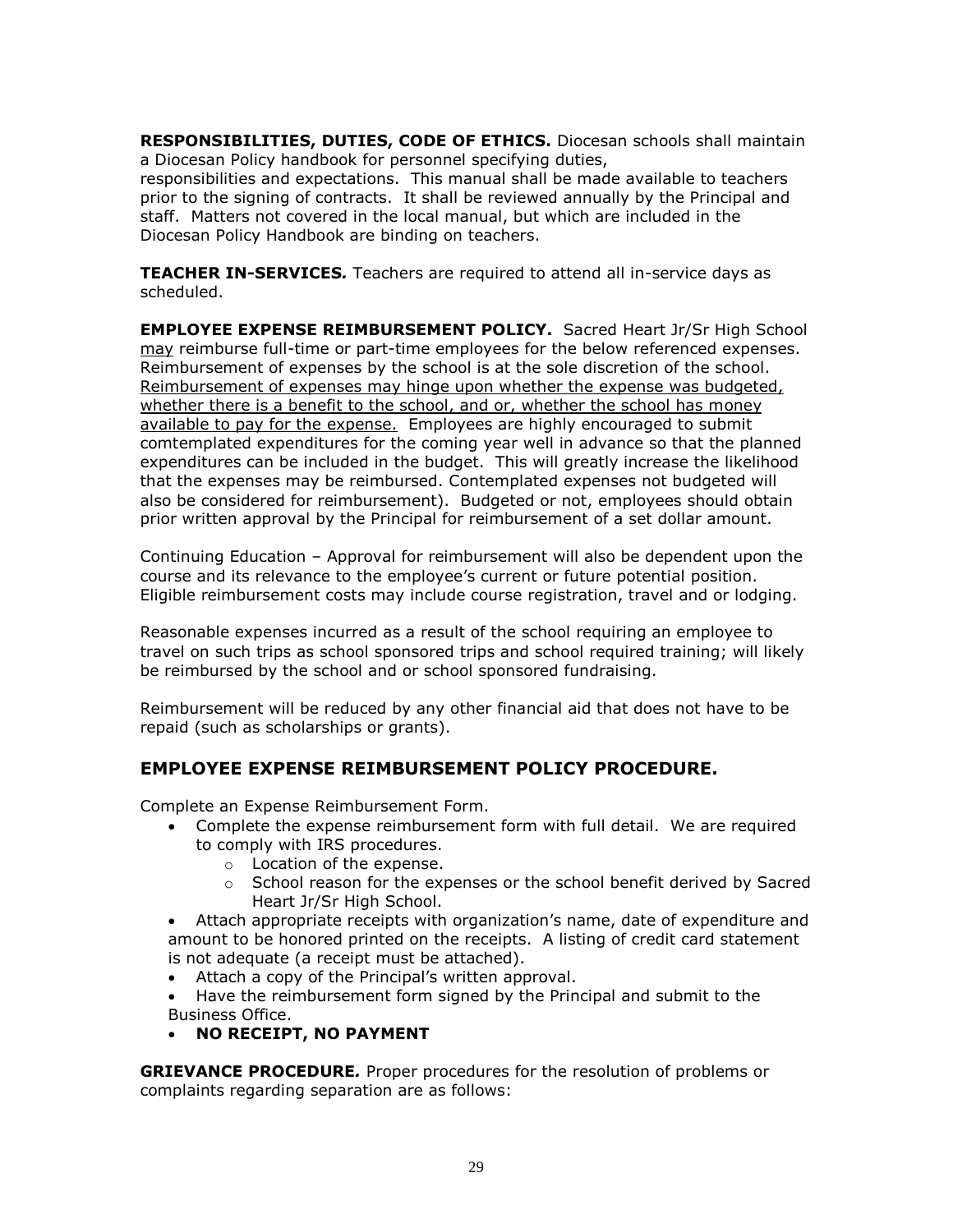- 1. The grievance or complaint should first be submitted to the employee's immediate supervisor (Principal) in writing, within five (5) days after the particular problem arises. If the matter is not settled within five (5) days thereafter, then,
- 2. The grievance or complaint may be presented within a period of five (5) days thereafter, in writing, to the Pastor Designate, and if the grievance is not settled within five (5) days thereafter, then,'
- 3. The grievance or complaint may be presented within a period of five (5) days thereafter, in writing to the Diocesan Superintendent of Schools, whose decision in line with the evidence presented and which may include an interview with the employee, shall be considered final in the matter.

The inclusion of time limits in this procedure is for the purpose of insuring prompt actions. In those circumstances where the employee does not pursue the next step of this grievance procedure within the time period specified, the grievance or complaint shall be considered as having been settled to the satisfaction of all concerned.

**DISMISSAL OF A TEACHER***.* A teacher may be dismissed for serious default under the contract. Outlines given in the Diocesan Handbook will be followed in such case. Such defaults include specifically the following:

- 1. Failure to be or remain qualified under the laws of Kansas, to perform the prescribed duties of the contract, or failure to have a currently valid Teacher's Certificate pursuant to Article 13 Chapter 72 of Kansas Statutes Annotated.
- 2. Failure or refusal to complete the Term of Employment or to perform the prescribed services for all or part of the school year.
- 3. Failure to abide by the requirements of the contract or handbooks referred to in the contract after reasonable warning given by the school administration.
- 4. Involvement in the commission of any serious crime, public scandal or conduct substantially impairing the teacher's portrayal of an example for pupil emulation, or promulgating teachings inconsistent with established Catholic teachings or openly adopting a way of life inconsistent with Catholic moral standards.

Upon any such default, the school Principal and the Pastor Designate may, at their sole discretion and without advance notice, suspend the teacher with pay for a period not to exceed seven days pending immediate notice thereof to the Principal which shall promptly grant a hearing to the teacher with not less than three days advanced notice in writing. The Principal shall determine whether such suspension shall be lifted, and if lifted, under what condition, if any, or whether the suspension should be made permanent and the contract canceled for cause. In the latter event, the teacher shall be liable for the cost of a replacement teacher to the extent such cost exceeds the teacher's rate of compensation.

**SUBSTITUTE TEACHER***.* Substitute teachers must be certified according to the teacher certification requirements of the State of Kansas.

**SOCIAL SECURITY***.* All lay employees of the Salina Diocesan Schools are covered by the provisions of the Social Security Act and Workmen's Compensation.

**PROFESSIONAL DECORUM***.* Teachers and staff should never be disrespectful or argumentative to another teacher, staff member or administration in the presence or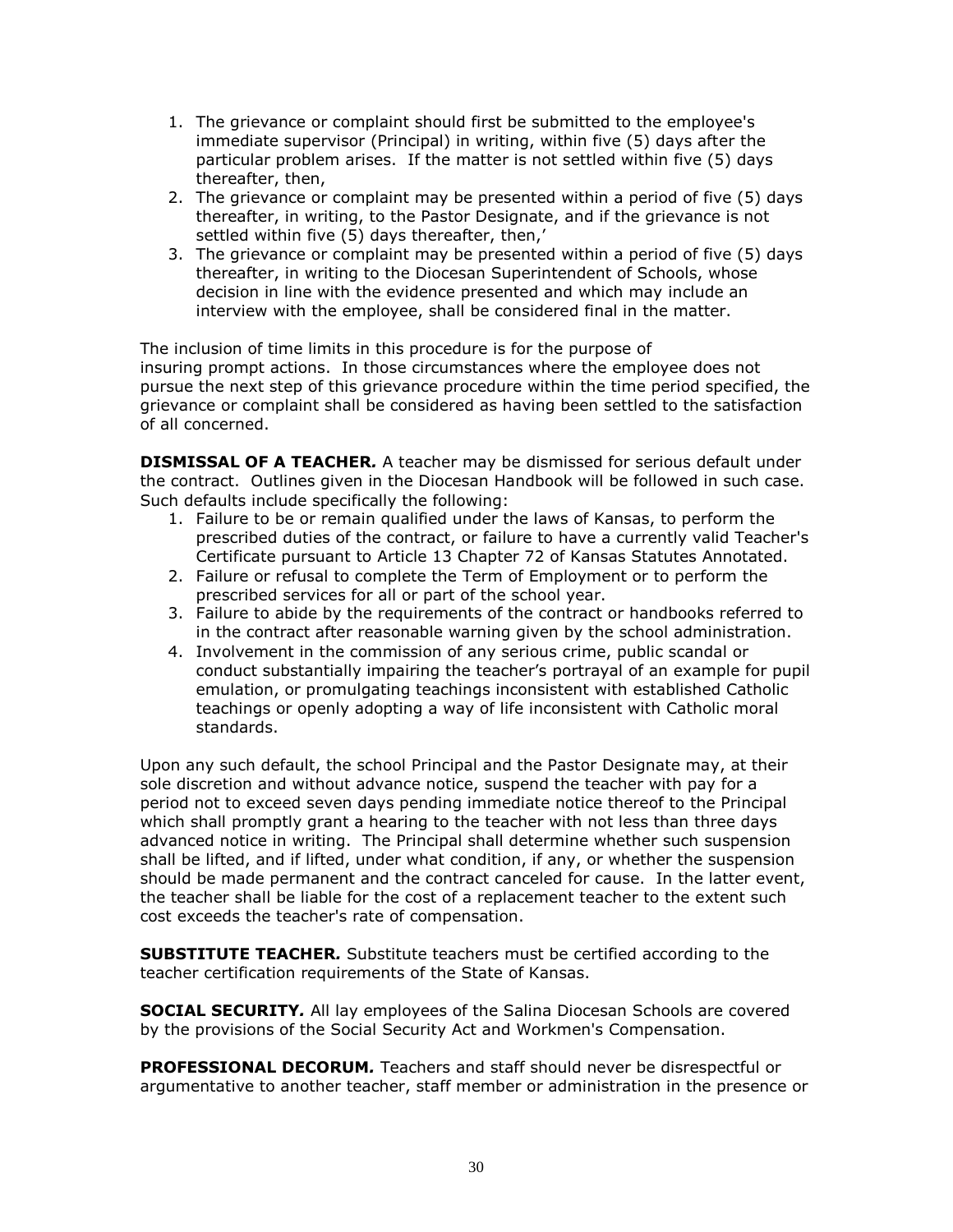hearing of a student (the entire faculty, staff and administration should be mutually supportive).

If a teacher has a "problem" or disagreement with another teacher, the teachers are expected to discuss the matter with each other in private. If the problem cannot be resolved it should be brought to the attention of the Principal.

If a teacher has a problem or disagreement with an administrator the teacher should discuss it directly with the administrator and not discuss it in or out of school.

## <span id="page-30-0"></span>**RENEWAL OF TEACHER'S CONTRACT***.*

The Principal shall inform the local school council regarding the proposed contracts at its regular April meeting.

If a teacher's contract is to be renewed, he/she will be notified by the Principal and salary arrangements will be made.

All teachers' contracts are one-year contracts.

If a teacher's contract is not to be renewed, he/she will be notified by the Principal by registered letter prior to April 15th.

The teacher and Principal shall cooperate to determine by April 15th of each year whether the teacher will be employed for the next school year. If no definitive written contract is completed and signed by April 15th, it shall be presumed that the parties will not contract for the next school year.

To secure a release from a signed contract, the following charges will be assessed in proportion to full-time equivalency:

- After May  $1^{st}$  \$500
- After June  $1<sup>st</sup>$  \$1,000
- After July  $1<sup>st</sup>$  \$1,500
- After August  $1<sup>st</sup>$  \$2,500

After August 1st, an employee will only be released upon the hiring of an acceptable replacement and the receipt of liquidated damages.

## <span id="page-30-1"></span>**TEACHERS/SCHOOL EMPLOYEES–MANDATED REPORTERS**

Any teacher or school employee who has reason to suspect that a child has been harmed as a result of physical, mental, or emotional abuse or neglect or sexual abuse, is considered a mandated reporter by the State of Kansas. Such reports are statutorily required to be made by the teacher, employee, and/or administrative staff to the Department for Children and Families (DCF) 1-800-922-5330. When DCF is not open for business, the appropriate law enforcement agency shall be notified or call 911. While the teacher, employee, and/or administrative staff is required to immediately inform the principal, superintendent, and chancellor of suspected abuse, communication to the principal, superintendent, and chancellor does not relieve the teacher, employee, and/or administrative staff of the duty to report to DCF or law enforcement (See K.S.A. 38-2223). For more information regarding mandated reporting and child abuse please go to [www.dcf.ks.gov.](http://www.dcf.ks.gov/)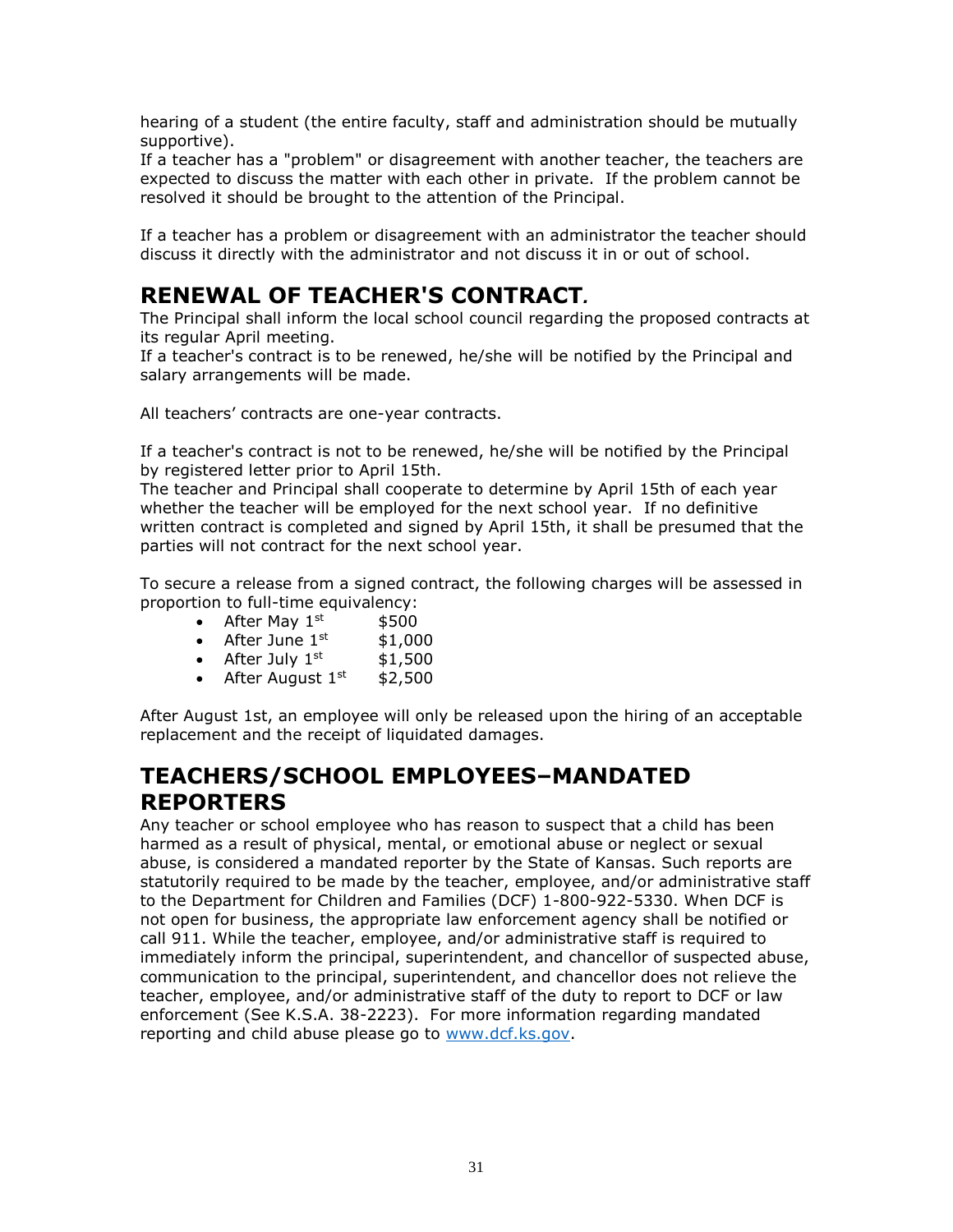# <span id="page-31-0"></span>**TEACHER LEAVE POLICIES**

All teachers must have a written contract.

All lay teachers are covered by a workman's compensation policy on the job, if accidentally injured.

Teachers should have a minimum of 25 minutes for lunch each day (duty free). Full time teachers are provided one planning period each day and part time teachers according to their contract.

#### <span id="page-31-1"></span>*SICK LEAVE POLICY*

10 days sick day leave 2 personal days

Employees shall earn sick leave on the basis of ten (10) per year employed, regardless of the number of years employed. The ten (10) days would be retroactive so no pay would be lost if no more than ten (10) were used per year. The current annual sick leave shall accumulate at the rate of one day for each full day not so used. The rate shall continue to accumulate to a maximum of thirty (30) days. The sick leave policy shall apply to maternity cases. There is an additional ten (10) days granted for maternity leave. The employee shall be credited with any unused portion of his/her current sick leave as of June 1 each year.

This sick leave shall pertain to:

- 1. Employee's own illness
- 2. Death and illness of spouse, children, siblings, parent, in-laws, grandparents, grandchildren, aunts, and uncles.
- 3. Special appeal to the administration for administrative approval. (Leave for death and illness of friends of employee.)

Part-time teachers will receive sick leave/maternity leave on a prorated basis.

For absence other than the above mentioned, deductions may be made from the teacher's salary at the rate of 1/180 of the contract salary for each day of unexcused absence. The unused portion of sick leave may accumulate from one year to the next up to a maximum of 30 days. Transfer of sick leave from one school to another within the Catholic school system of the Diocese is permissible.

Up to five paid days of leave will be allowed for a staff member to be on jury duty per year. Any additional days will be taken from the teacher's sick leave.

#### <span id="page-31-2"></span>*PERSONAL LEAVE*

This type of leave pertains to the following:

- 1. Personal business activities
- 2. Community interest
- **3.** Family interests

Two (2) days shall be granted annually under this type of leave. It shall leave the teacher's pay schedule intact and the substitute shall be paid by the school. Unused personal days will be reimbursed at \$100.00 per day.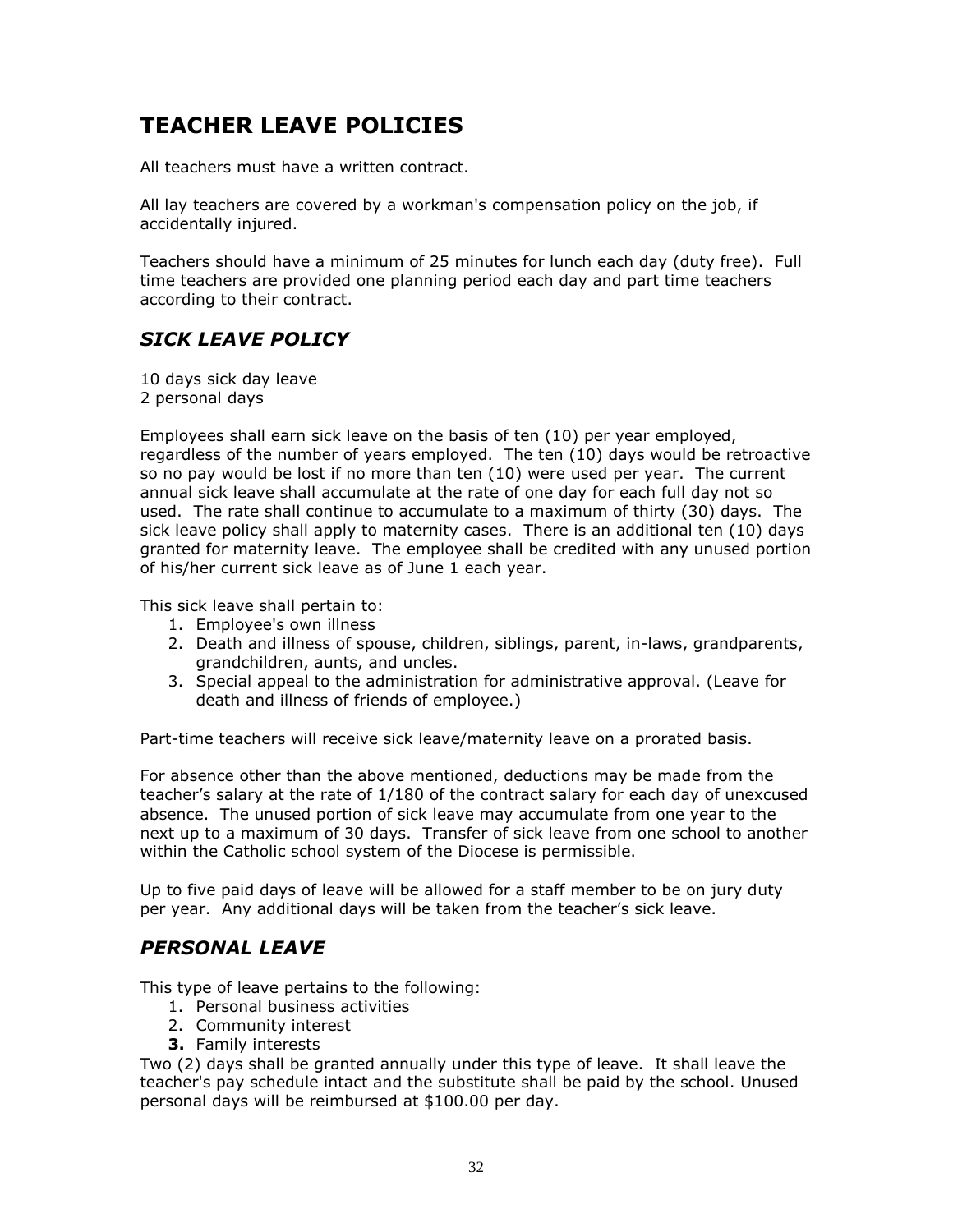Personal leave will not be granted the day before or after a vacation or in the first and last weeks of the school year.

#### <span id="page-32-0"></span>*PROFESSIONAL LEAVE*

This type of leave should be used by teachers to attend professional meetings, workshops, clinics, etc. Two (2) days shall be granted annually under this type of leave. It shall leave the teacher's pay schedule intact and the substitute shall be paid by the school. The teacher must notify the Principal in writing at least one week prior to the date of absence. The professional leave must be approved by the Principal.

Professional leave will not be granted the day before or after a vacation or in the first and last weeks of the school year.

### <span id="page-32-1"></span>*FAMILY LEAVE ACT*

Sacred Heart Jr/Sr High will comply with the Family Leave Act when applicable. A copy is available in the office.

## <span id="page-32-2"></span>**EMPLOYEE BENEFITS**

Employees are considered full time if they work a minimum of 30 hours a week. Full time employees qualify for the following benefits:

- 10 days sick day leave
- 2 personal days
- Enrollment in Life Insurance Program
- Enrollment in Health Insurance Program (Single Plan)
- Enrollment in 401K Retirement Program (Eligible after 9 months of employment)

#### <span id="page-32-3"></span>*RETIREMENT/OTHER BENEFITS*

Teachers in this system are covered by Social Security in accordance with Federal Regulations. Sacred Heart employees may participate in the Cafeteria Plan, which is offered to full time employees. Employees who are full time or working more than 1,000 hours per year are eligible to participate in a 401K Program.

**Cafeteria Plan***.* All salaried employees of Sacred Heart Jr-Sr High School are eligible to participate in an approved Cafeteria Benefits Plan. The Cafeteria Plan allows employees to use tax-free dollars to pay for certain kinds of expenses that are normally paid with out-of-pocket, taxable dollars. Medical Health care, Child care, and Insurance Premiums are all expenses that may be paid with cafeteria dollars.

**401K Plan and Trust***.* Sacred Heart Jr-Sr High School has established a retirement plan to supplement employee income upon retirement. All employees who complete 1000 hours of service are eligible to participate in the 401K Plan. For plan details contact the Administration Office.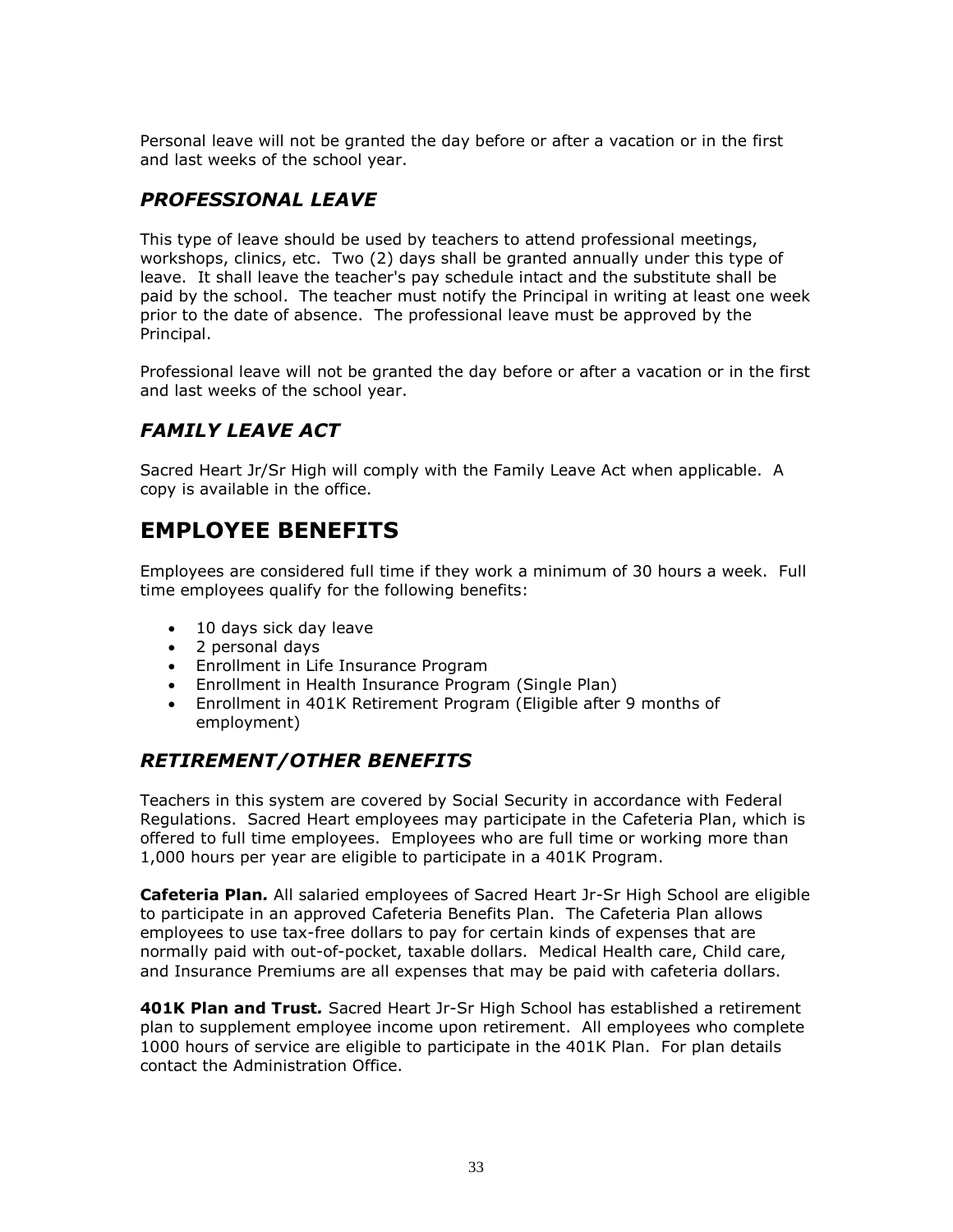# <span id="page-33-0"></span>**TEACHER RECORDS**

The teacher is responsible for having the following on file in the Principal's office:

- 1. An up-to-date transcript of all college credits.
- 2. A current, valid Kansas teaching certificate with teaching fields up-to-date.
- 3. A health report (Teachers are required to have a TB test and physical examination every third year.
- 4. A certificate of health is required of all new employees upon employment.)

The above will be kept in the teacher's file along with current performance evaluations.

## <span id="page-33-1"></span>**SEXUAL HARASSMENT**

#### <span id="page-33-2"></span>*I. Policy*

A. It is the policy of Sacred Heart Jr/Sr High School to provide a learning and working environment that is free from harassment. No employee or student of the school shall be subjected to sexual harassment nor shall any employee or student of the Diocese be subject to harassment on the basis of race, color, creed, religion, or sexual orientation. All employees and students of the Diocese are expected to act in a manner consistent with the teachings of the Catholic Church.

B. It shall be a violation of this policy for any member of Sacred Heart Jr/Sr High School to harass another staff member or student through conduct of a sexual nature or with respect to race, color, creed, religion, national origin, gender, disability, age, marital status, or sexual orientation. It shall also be a violation of this policy for students to harass other students or staff through color, creed religion, national origin, gender, age, disability, marital status, or sexual orientation.

C. The Principal shall be responsible for promoting, understanding and acceptance of, an assuring compliance with, state and federal laws and board policy and procedure governing harassment within his or her school or office.

D. Violations of this policy or procedure will be cause for disciplinary action up to and including expulsion or dismissal.

#### <span id="page-33-3"></span>*II. Definitions*

- A. Sexual harassment means unwelcome sexual advances, requests for sexual favors and other verbal or physical conduct of a sexual nature when:
	- 1. submission to such conduct is made wither explicitly or implicitly a term or condition of a person's employment or advancement or of a student's participation in school programs or activities;
	- 2. submission to or rejection of such conduct be an employee or student is used as the basis for decisions affecting the employee or student;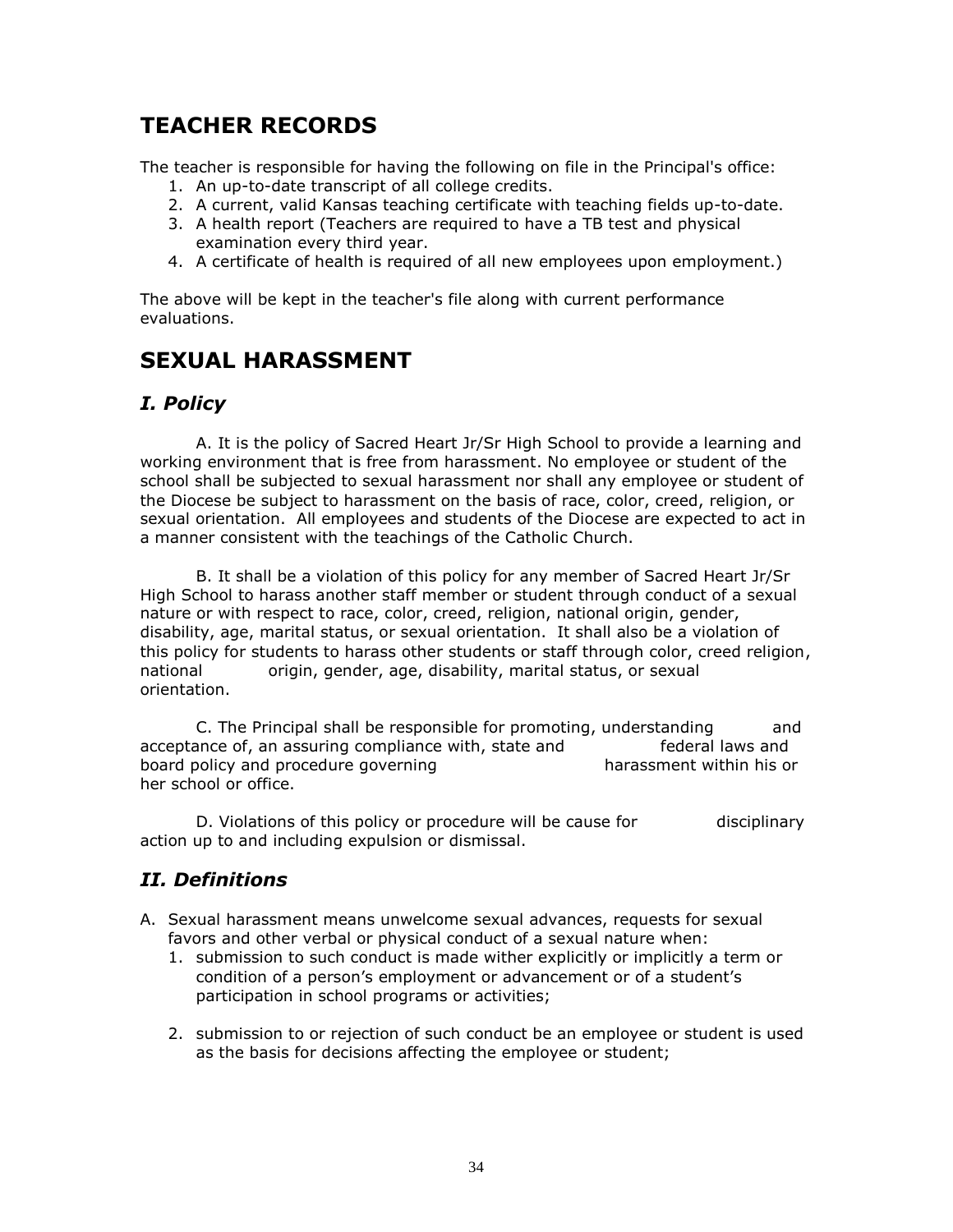- 3. such conduct has the purpose or effect of unreasonably interfering with an employees or student's performance or creating an intimidating or hostile working or learning environment.
- 4. Sexual harassment, may include, but is not limited to the following:
	- a. Verbal or written harassment or abuse
		- b. Pressure for sexual activity
		- c. Repeated remarks to a person with sexual or demeaning implication
		- d. Unwelcome touching
		- e. Suggesting or demanding sexual involvement accompanied by implied or explicit threats concerning one's grades, job, etc.
- B. Harassment on the basis of race, color, creed, religion, national origin, gender, age, disability, marital status or sexual orientation means conduct of a verbal or physical nature that is designed to embarrass, harry, distress, agitate, disturb, or trouble persons when:
	- 1. submission to such conduct is made either explicitly or implicitly a term or condition of a person's employment or advancement or of a student's participation in school programs or activities;
	- 2. submission to or rejection of such conduct by an employee or student is used as the basis for decisions affecting the employee or student;
	- 3. such conduct has the purpose or effect of unreasonable interfering with an employees or student's performance or creating an intimidating or hostile working or learning environment.
	- 4. Harassment, may include, but is not limited to the following:
		- a. Verbal, physical, or written harassment or abuse
		- b. Repeated remarks of a demeaning nature
		- c. Implied or explicit threats concerning one's grades, job, etc.
		- d. Demeaning jokes, stories, activities directed at a student or employee

#### <span id="page-34-0"></span>*III. Procedure*

- A. No Diocese employee shall be sexually harassed or shall be sexually harassed or shall sexually harass others. Additionally, no Diocese employee shall fail to refer for investigation or, if appropriate, fail to investigate a complaint of sexual harassment. Initiation of a complaint of sexual harassment will not adversely affect the job security or status of an employee. Sexual harassment by employees will be promptly investigated and resolved. Any report not made in good faith or made with malice is a violation of this policy. Violation of this policy shall result in disciplinary action, up to and including termination, against any employee.
- B. If there is a complaint to be filed against any person at Sacred Heart Jr/Sr High, the person must file a written complaint to the Principal or designate. The procedure will follow the normal grievance policy as outlined in this school handbook.

## **CHANGES TO THIS POLICY MANUAL**

<span id="page-34-1"></span>The Pastor Designate and/or Principal may amend this policy manual after consultation with the Council of Education.